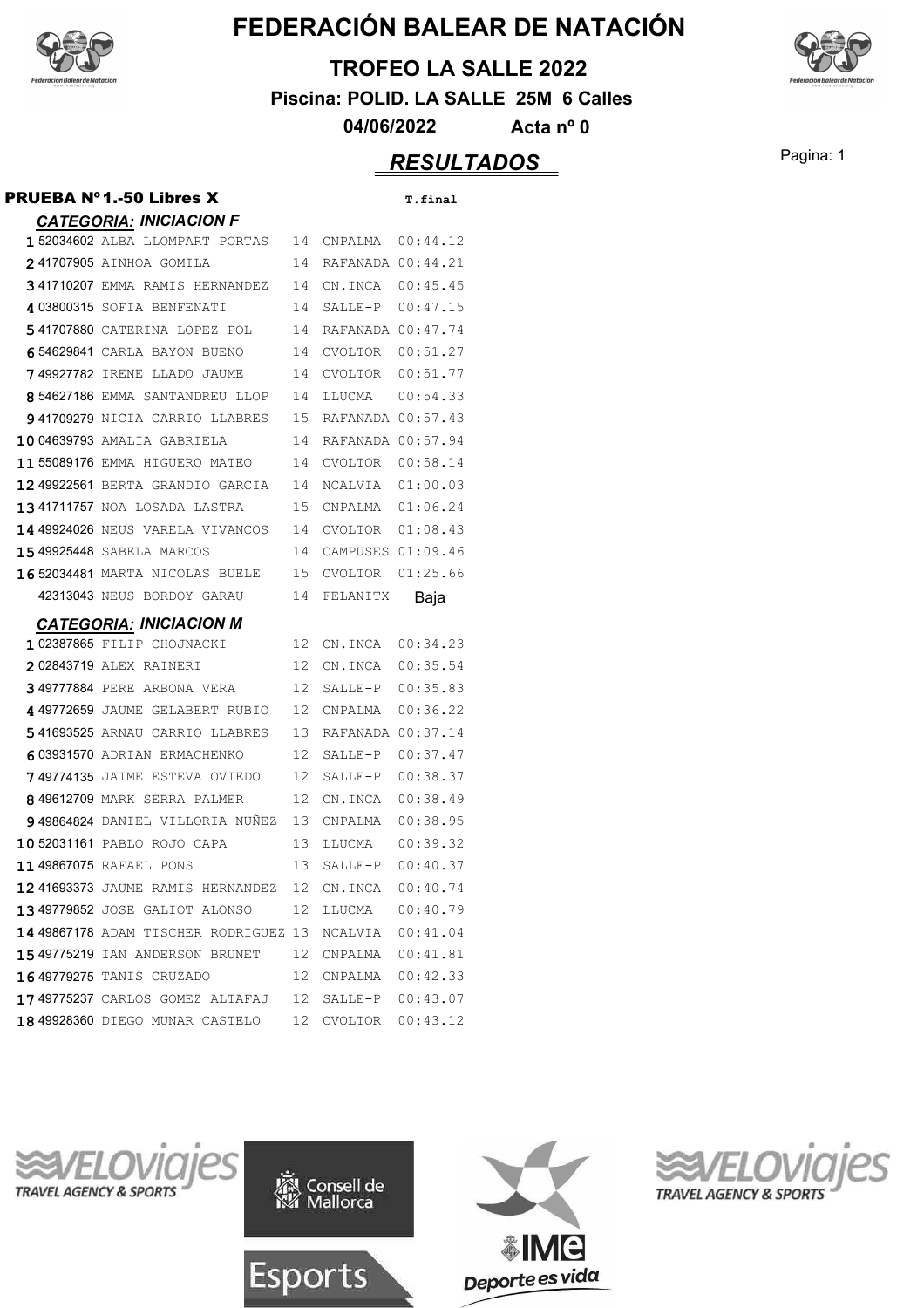

#### **TROFEO LA SALLE 2022**

**Piscina: POLID. LA SALLE 25M 6 Calles**

**04/06/2022 Acta nº 0**

## Pagina: 2 *RESULTADOS*

| <b>PRUEBA Nº1.-50 Libres X</b>                          |              |                      | T.final  |            |          |
|---------------------------------------------------------|--------------|----------------------|----------|------------|----------|
| <b>CATEGORIA: INICIACION M</b>                          |              |                      |          |            |          |
| 19 03525946 FILIP BOGDANOV                              |              | 13 SALLE-P 00:43.22  |          |            |          |
| 20 41692343 DANTE LÓPEZ VALENCIA                        |              | 12 ES.ARTA           | 00:43.52 |            |          |
| 21 49776085 CRISTIAN SEGOVIA                            |              | 12 SALLE-P 00:43.54  |          |            |          |
| 22 55085273 JAUME FERRER MARTORELL 13 NCALVIA           |              |                      | 00:44.11 |            |          |
| 2349865602 COLAU CUNILL PULIDO                          |              | 13 SALLE-P 00:44.38  |          |            |          |
| 24 49778292 THEO PFEFFER GONZÁLEZ 13 CN.INCA 00:44.61   |              |                      |          |            |          |
| 2541697754 LUCAS AMER ORTIZ                             |              | 13 CVOLTOR 00:45.86  |          |            |          |
| 2641664076 CHRISTIAN JOSE MELIS                         |              | 12 CVOLTOR 00:45.93  |          |            |          |
| 27 07769289 FILIPPO ALFONSO                             |              | 12 RAFANADA 00:46.46 |          |            |          |
| 28 49614387 JOAN ARBOS TORRES                           |              | 12 CAMPUSES 00:46.82 |          |            |          |
| 29 54630985 OLIVER LOBO SANCHEZ                         |              | 13 SALLE-P 00:47.38  |          |            |          |
| 30 49775692 LLUC SEGURA PARCERISA                       |              | 13 SALLE-P 00:48.59  |          |            |          |
| 31 49774593 YOEL MAGI HARO PEREZ                        |              | 12 CAMPUSES 00:48.60 |          |            |          |
| 32 54622225 JOAN CARLES CABOT                           |              | 13 CAMPUSES 00:49.59 |          |            |          |
| 33 52031403 MARIO GARCIA BORDOY                         |              | 13 MASTBAL 00:50.39  |          |            |          |
| 34 41663286 LIAM SÁNCHEZ BUJOSA                         |              | 12 CNPALMA           | 00:50.95 |            |          |
| 35 49779293 MARC RODRIGUEZ DE DIOS 13 CAMPUSES 00:51.09 |              |                      |          |            |          |
| 36 49783185 FERRAN MARJALIZO                            |              | 13 CAMPUSES 00:52.31 |          |            |          |
| 37 49926223 JAUME MIR SORRIBES                          |              | 13 SALLE-P 00:54.20  |          |            |          |
| 38 49864588 IVAN RODRIGUEZ ESPERT                       |              | 13 CNPALMA           | 01:01.99 |            |          |
| 54625049 SERGIO VENTURA CINKO                           |              | 12 CNPALMA           | Baja     |            |          |
| 49923997 MIQUEL ANGEL RIOS                              |              | 12 CNPALMA           | Baja     |            |          |
| 49920543 IKER CALDERON DOMENECH 13 CNPALMA              |              |                      | Baja     |            |          |
| 49772995 JOSEP CIFRE PONS                               |              | 12 CVOLTOR           | Baja     |            |          |
| 41706293 JULIÀ DIAZ PERELLÓ                             |              | 13 FELANITX          | Baja     |            |          |
| 41663548 GERARD ESTEBAN                                 |              | 12 MASTBAL           | Baja     |            |          |
| <b>PRUEBA Nº2.-4x50 Libres X</b>                        |              |                      | T.final  | 50 m.      |          |
| <b>CATEGORIA: BENJAMIN</b>                              |              |                      |          |            | 100 m.   |
| 1 00848<br>SALLE-P BENJAMIN <a></a>                     | $\mathbf{0}$ | SALLE-P              | 02:22.05 | 00:38.72   | 01:09.32 |
| 49928492 CARMEN DE LA TORRE                             |              | 2012                 | 00:38.72 |            |          |
| 49605621 PERE MAJORAL DRIOUICH                          |              | 2010                 | 01:09.32 | (00:30.60) |          |
| 49867065 CLARA RUIZ FERRER                              |              | 2012                 | 01:51.12 | (00:41.80) |          |
| 02435441 FLAVIO CORIANO                                 |              | 2010                 | 02:22.05 | (00:30.93) |          |
| 2 00056<br>CNPALMA BENJAMIN                             | 0            | CNPALMA              | 02:28.26 | 00:39.77   | 01:14.41 |
| 49867139 SOFIA GALZAGORRY                               |              | 2013                 | 00:39.77 |            |          |
| 49613468 PEDRO LE-SENNE BUJOSA                          |              | 2010                 | 01:14.41 | (00:34.64) |          |
| 41664344 CARLA CHAMIZO JIMENEZ                          |              | 2012                 | 01:53.23 | (00:38.82) |          |
| 46389514 ANTONIO VERGER                                 |              | 2010                 | 02:28.26 | (00:35.03) |          |
|                                                         |              |                      |          |            |          |









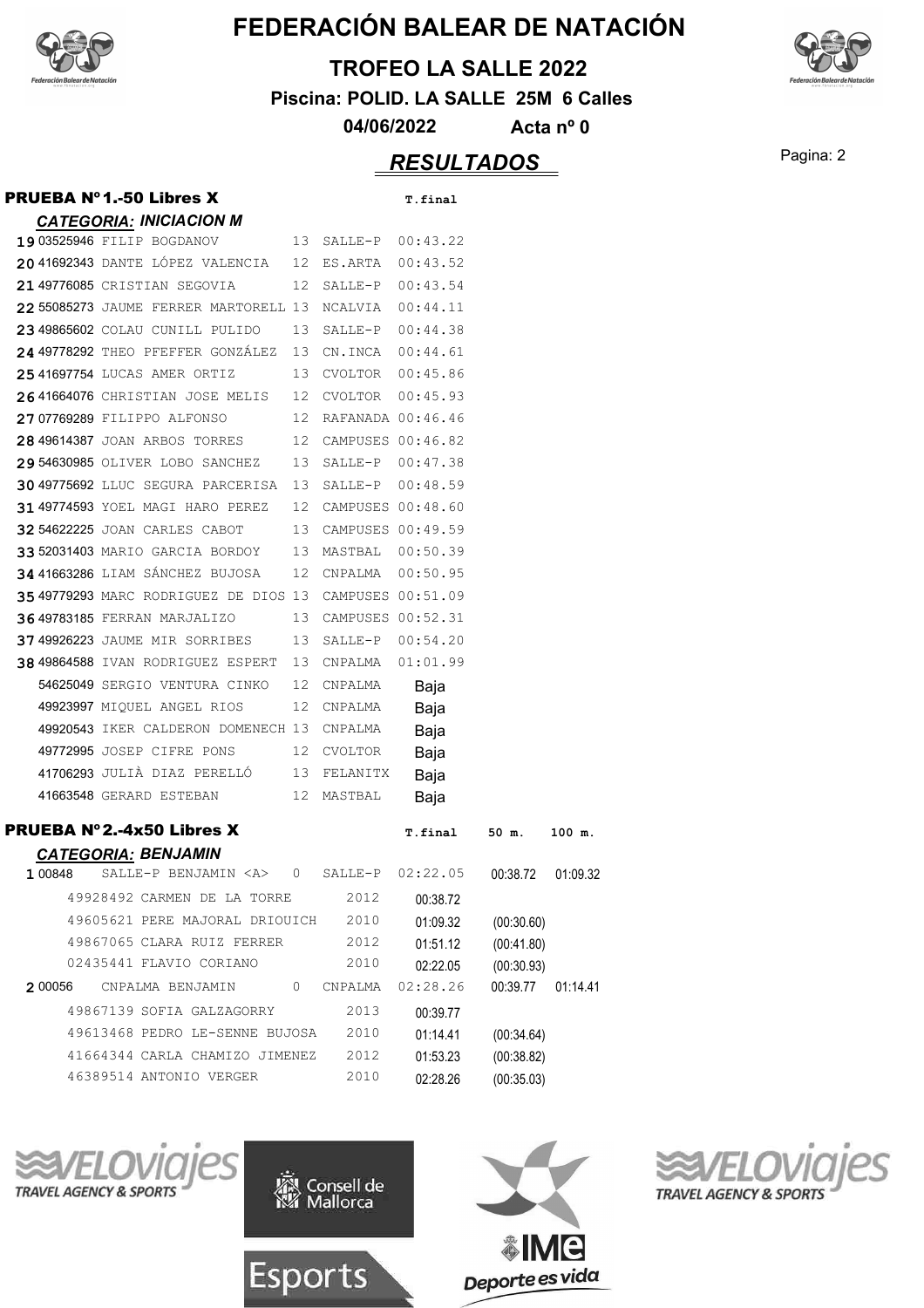



**TROFEO LA SALLE 2022**

**Piscina: POLID. LA SALLE 25M 6 Calles**

**04/06/2022 Acta nº 0**

#### Pagina: 3 *RESULTADOS*

| <b>PRUEBA Nº2.-4x50 Libres X</b>                   | T.final        | $50 \text{ m}$ .<br>100 m. |  |
|----------------------------------------------------|----------------|----------------------------|--|
| <b>CATEGORIA: BENJAMIN</b>                         |                |                            |  |
| 06 NCALVIA 02:29.46<br>3 00883<br>NCALVIA BENJAMIN |                | 00:43.43 01:17.53          |  |
| 2013<br>49777779 MARIA ANTONIA                     | 00:43.43       |                            |  |
| 2010<br>02387870 SYMEON-ASIMAKIS                   | 01:17.53       | (00:34.10)                 |  |
| 49613540 CARMEN GRANDIO GARCIA 2012                | 01:56.50       | (00:38.97)                 |  |
| 49612753 POLO RODRIGUEZ ROSE<br>2010               | 02:29.46       | (00:32.96)                 |  |
| 401268 CAMPUSES BENJAMIN 0 CAMPUSES 02:32.36       |                | 00:42.10<br>01:15.07       |  |
| 49611941 PAU BAÑOS VERA<br>2011                    | 00:42.10       |                            |  |
| 23927007 EUGENIA BORDOY DE<br>2012                 | 01:15.07       | (00:32.97)                 |  |
| 42391246 SALOMON FRANCO<br>2010                    | 02:02.16       | (00:47.09)                 |  |
| 54631301 RITA NADAL LONARDONI 2012                 | 02:32.36       | (00:30.20)                 |  |
| 501378 FELANITX BENJAMIN 0 FELANITX 02:38.03       |                | 00:39.29<br>01:13.93       |  |
| 41661488 MARC ADROVER RIGO<br>2011                 | 00:39.29       |                            |  |
| 02783666 CLARA CZAJA<br>2012                       | 01:13.93       | (00:34.64)                 |  |
| 41660406 JOÂO VITHOR PUIGROS 2010                  | 01:48.15       | (00:34.22)                 |  |
| 41692591 NICOLE ANDREA CASTRO 2012                 | 02:38.03       | (00:49.88)                 |  |
| 600877 CVOLTOR BENJAMIN <a> 0 CVOLTOR</a>          | 02:38.90       | 00:41.24<br>01:15.26       |  |
| 49919006 MARTA SAMPOL PEREZ 2013                   | 00:41.24       |                            |  |
| 41664015 IKER FERNANDEZ ROZALEN 2010               | 01:15.26       | (00:34.02)                 |  |
| 49776594 ALEXIA BLAS HERNANDEZ<br>2013             | 02:01.81       | (00:46.55)                 |  |
| 49609924 MARC CERDO SAMUELS<br>2011                | 02:38.90       | (00:37.09)                 |  |
| 701728 RAFANADAL BENJAMIN<br>14 RAFANADA 02:46.24  |                | 00:40.52<br>01:20.72       |  |
| 41693118 ANGELS LOPEZ GRIMALT<br>2012              | 00:40.52       |                            |  |
| 41694428 FRANCINA POCOVI BAUZA 2012                | 01:20.72       | (00:40.20)                 |  |
| 01947548 ADRIAN TOPALA<br>2010                     | 02:10.43       | (00:49.71)                 |  |
| 41691170 ADRIA SANCHEZ<br>2010                     | 02:46.24       | (00:35.81)                 |  |
| 00761 MASTBAL BENJAMIN<br>0 MASTBAL                | Baja           |                            |  |
| <b>PRUEBA Nº3.-4x50 Libres X</b>                   | <b>T.final</b> | 50 m.<br>100 m.            |  |
| <b>CATEGORIA: ALEVIN</b>                           |                |                            |  |
| 0 CNPALMA 02:05.93<br>1 00056<br>CNPALMA ALEVIN    |                | 00:34.11 01:02.66          |  |
| 49610886 AZAHARA LLOMPART<br>2010                  | 00:34.11       |                            |  |
| 46397767 MARCOS SIQUIER RIPOLL<br>2008             | 01:02.66       | (00:28.55)                 |  |
| 49612169 JULIA POCOVI<br>2011                      | 01:37.46       | (00:34.80)                 |  |
| 45193431 TRISTAN SANTOS<br>2009                    | 02:05.93       | (00:28.47)                 |  |
| 200877 CVOLTOR ALEVIN <a> 0 CVOLTOR</a>            | 02:07.22       | 00:33.64<br>01:05.13       |  |
| 49611179 CARLA ARTEAGA MOLINA<br>2010              | 00:33.64       |                            |  |
| 2008<br>00721378 DENIZ RESHATOV                    | 01:05.13       | (00:31.49)                 |  |
| 49779461 MARTA AMENGUAL GARCIA<br>2010             | 01:39.72       | (00:34.59)                 |  |
| 46388467 SERGIO PIQUERAS<br>2009                   | 02:07.22       | (00:27.50)                 |  |







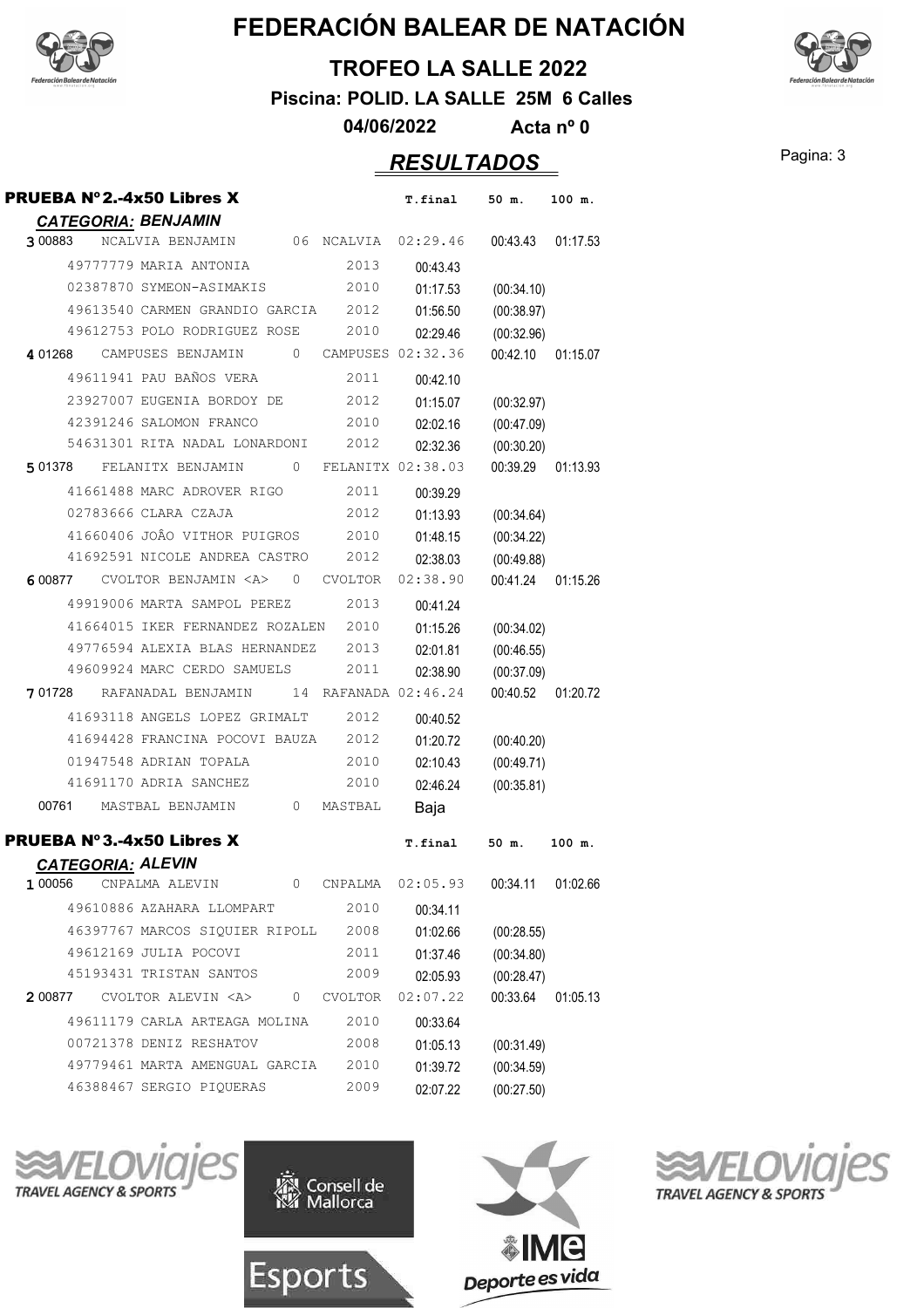



**TROFEO LA SALLE 2022**

**Piscina: POLID. LA SALLE 25M 6 Calles**

**04/06/2022 Acta nº 0**

#### Pagina: 4 *RESULTADOS*

| <b>CATEGORIA: ALEVIN</b>     | <b>PRUEBA Nº3.-4x50 Libres X</b>                            |         | T.final       | 50 m.               | 100 m.             |
|------------------------------|-------------------------------------------------------------|---------|---------------|---------------------|--------------------|
| 3 00848                      | SALLE-P ALEVIN <a> 0 SALLE-P 02:07.59 00:34.52 01:06.15</a> |         |               |                     |                    |
|                              | 41662624 PAULA ENRIQUE ALORDA 2011                          |         | 00:34.52      |                     |                    |
|                              | 49928399 IVAN CARDEÑOSA                                     | 2008    | 01:06.15      | (00:31.63)          |                    |
|                              | 49919590 MARIA SARMIENTO CANO 2011                          |         | 01:39.87      | (00:33.72)          |                    |
|                              | 49609031 GABRIEL BARCELO                                    | 2008    | 02:07.59      | (00:27.72)          |                    |
|                              | 400761 MASTBAL ALEVIN 0 MASTBAL                             |         | 02:09.27      |                     | 00:36.79  01:06.42 |
|                              | 41662188 SARA COLINO ALONSO 2011                            |         | 00:36.79      |                     |                    |
|                              | 45187416 LLUC GARI CARRASCO 2008                            |         | 01:06.42      | (00:29.63)          |                    |
|                              | 49611713 LUCIA SANCHEZ PORCEL 2011                          |         | 01:42.26      | (00:35.84)          |                    |
|                              | 49609504 VALENTIN DE TORO                                   | 2008    | 02:09.27      | (00:27.01)          |                    |
|                              | 501378 FELANITX ALEVIN 0 FELANITX 02:11.51                  |         |               |                     | 00:30.80 01:04.40  |
|                              | 41660313 MIQUEL ADROVER RIGO 2008                           |         | 00:30.80      |                     |                    |
|                              | 46394621 CATERINA OBRADOR                                   | 2010    | 01:04.40      | (00:33.60)          |                    |
|                              | 41692898 MARTA MAIMO FUSTER 2011                            |         | 01:39.33      | (00:34.93)          |                    |
|                              | 41693223 JORDI GRIMALT OBRADOR 2009                         |         | 02:11.51      | (00:32.18)          |                    |
|                              | 601728 RAFANADAL ALEVIN 0 RAFANADA 02:13.94                 |         |               |                     | 00:33.77 01:07.21  |
|                              | 41660725 CELIA CARRIO LLABRES 2010                          |         | 00:33.77      |                     |                    |
|                              | 38446231 INES ILIANOVA                                      | 2011    | 01:07.21      | (00:33.44)          |                    |
|                              | 41624904 SERGIO RUGLIO PERALES 2008                         |         | 01:44.25      | (00:37.04)          |                    |
|                              | 41624979 TONI FEBRER SINTES 2008                            |         |               | 02:13.94 (00:29.69) |                    |
|                              | 701291 LLUCMA ALEVIN 0 LLUCMA 02:16.87                      |         |               |                     | 00:36.71  01:06.81 |
|                              | 49607336 AINA MAS GARI                                      | 2011    | 00:36.71      |                     |                    |
|                              | 49919636 MIQUEL DAVIU BALLESTER 2009                        |         | 01:06.81      | (00:30.10)          |                    |
|                              | 49771065 AINA MORAGUES CARDELL 2011                         |         | 01:42.78      | (00:35.97)          |                    |
|                              | 49776998 MATEU BONNIN RIERA 2009                            |         | 02:16.87      | (00:34.09)          |                    |
|                              | <b>PRUEBA Nº4.-4x50 Libres X</b>                            |         | T.final       | 50 m.               | 100 m.             |
| <b>CATEGORIA: INICIACION</b> |                                                             |         |               |                     |                    |
|                              | FC 01243 CN.INCA INICIACION 0 CN.INCA 02:35.76 00:35.26     |         |               |                     | 01:10.50           |
|                              | 02387865 FILIP CHOJNACKI                                    |         | 2012 00:35.26 |                     |                    |
|                              | 02843719 ALEX RAINERI                                       | 2012    | 01:10.50      | (00:35.24)          |                    |
|                              | 41710207 EMMA RAMIS HERNANDEZ                               | 2014    | 01:56.97      | (00:46.47)          |                    |
|                              | 49612709 MARK SERRA PALMER                                  | 2012    | 02:35.76      | (00:38.79)          |                    |
| <b>FC</b> 00848              | SALLE-P INICIACION <a> 0</a>                                | SALLE-P | 02:41.84      | 00:46.22            | 01:25.73           |
|                              | 03800315 SOFIA BENFENATI                                    | 2014    | 00:46.22      |                     |                    |
|                              | 03931570 ADRIAN ERMACHENKO                                  | 2012    | 01:25.73      | (00:39.51)          |                    |
|                              | 49777884 PERE ARBONA VERA                                   | 2012    | 02:03.12      | (00:37.39)          |                    |
|                              | 49774135 JAIME ESTEVA OVIEDO                                | 2012    | 02:41.84      | (00:38.72)          |                    |







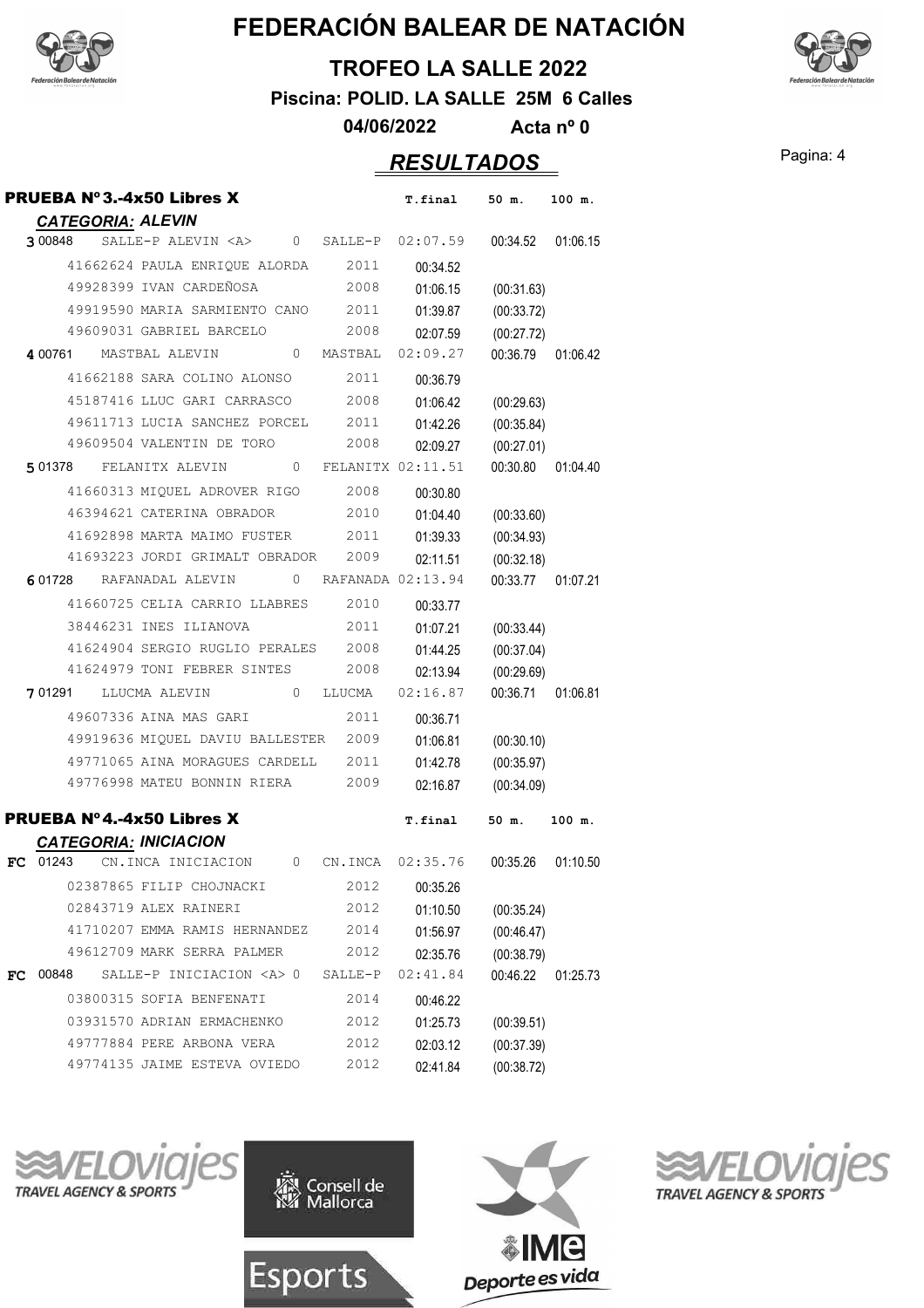



**TROFEO LA SALLE 2022**

**Piscina: POLID. LA SALLE 25M 6 Calles**

**04/06/2022 Acta nº 0**

## Pagina: 5 *RESULTADOS*

| <b>PRUEBA Nº4.-4x50 Libres X</b>                                                    |          |                   | T.final              | 50 m.                  | 100 m.   |
|-------------------------------------------------------------------------------------|----------|-------------------|----------------------|------------------------|----------|
| <b>CATEGORIA: INICIACION</b><br>1 01728<br>RAFANADAL INICIACION 0 RAFANADA 03:04.62 |          |                   |                      | 00:48.89               | 01:37.85 |
| 41707905 AINHOA GOMILA                                                              |          | 2014              | 00:48.89             |                        |          |
| 41707880 CATERINA LOPEZ POL                                                         |          | 2014              |                      |                        |          |
| 07769289 FILIPPO ALFONSO                                                            |          | 2012              | 01:37.85             | (00:48.96)             |          |
| 41693525 ARNAU CARRIO LLABRES                                                       |          | 2013              | 02:26.18             | (00:48.33)             |          |
| CNPALMA INICIACION<br>2 00056                                                       | $\Omega$ | CNPALMA           | 03:04.62<br>03:15.80 | (00:38.44)<br>01:07.64 | 01:52.40 |
| 41711757 NOA LOSADA LASTRA                                                          |          | 2015              |                      |                        |          |
| 49779275 TANIS CRUZADO                                                              |          | 2012              | 01:07.64             |                        |          |
|                                                                                     |          |                   | 01:52.40             | (00:44.76)             |          |
| 52034602 ALBA LLOMPART PORTAS<br>49772659 JAUME GELABERT RUBIO                      |          | 2014<br>2012      | 02:39.12             | (00:46.72)             |          |
|                                                                                     |          |                   | 03:15.80             | (00:36.68)             |          |
| 300877 CVOLTOR INICIACION <a> 0 CVOLTOR</a>                                         |          |                   | 03:18.15             | 00:53.34               | 01:37.39 |
| 49927782 IRENE LLADO JAUME                                                          |          | 2014              | 00:53.34             |                        |          |
| 49928360 DIEGO MUNAR CASTELO                                                        |          | 2012              | 01:37.39             | (00:44.05)             |          |
| 54629841 CARLA BAYON BUENO                                                          |          | 2014              | 02:32.11             | (00:54.72)             |          |
| 41664076 CHRISTIAN JOSE MELIS                                                       |          | 2012              | 03:18.15             | (00:46.04)             |          |
| <b>PRUEBA Nº 5.-50 Mariposa M</b>                                                   |          |                   | T.final              |                        |          |
| <b>CATEGORIA: BENJAMIN M</b>                                                        |          |                   |                      |                        |          |
| 1 02435441 FLAVIO CORIANO                                                           | 10       | SALLE-P           | 00:34.40             |                        |          |
| 249925442 PHILIP VILI GRIGOROV                                                      | 10       | CNPALMA           | 00:35.19             |                        |          |
| 341662426 IAGO JIBAJA COSTA                                                         | 11       | CAMPUSES 00:35.38 |                      |                        |          |
| 4 01818816 MARCO RAINERI                                                            | 10       | CN.INCA           | 00:38.81             |                        |          |
| 549772064 ALEJANDRO LLOMPART                                                        | 10       | SALLE-P           | 00:39.42             |                        |          |
| 649771248 XAVIER COLOM CARRERES                                                     | 11       | CVOLTOR           | 00:40.25             |                        |          |
| 749925735 JAIME CAZORLA MIR                                                         | 11       | SALLE-P           | 00:41.81             |                        |          |
| 849614533 JON LUMBRERAS ROJO                                                        | 11       | $SALLE-P$         | 00:41.82             |                        |          |
| 949772322 GERARD TORRES GINER                                                       | 11       | SALLE-P           | 00:41.83             |                        |          |
| 1001947548 ADRIAN TOPALA                                                            | 10       |                   | RAFANADA 00:43.79    |                        |          |
| 1149928386 DANIEL SANTHA FERENCZI 11                                                |          | SALLE-P           | 00:45.38             |                        |          |
| 12 49608070 ALBERTO JAVIER PLAZA                                                    | 11       | MASTBAL           | 00:52.73             |                        |          |
| 49609924 MARC CERDO SAMUELS                                                         | 11       | <b>CVOLTOR</b>    | Desc                 |                        |          |







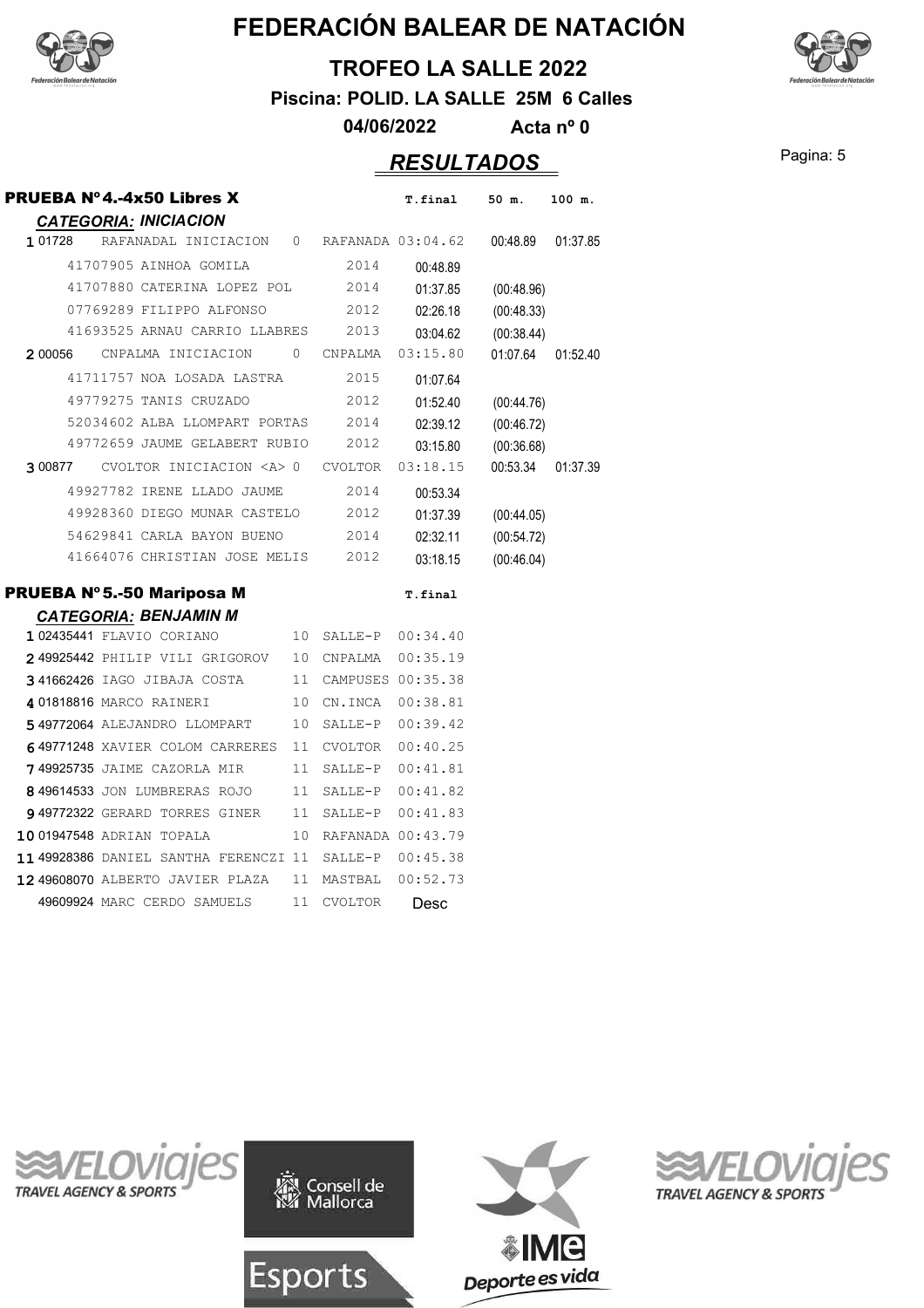

#### **TROFEO LA SALLE 2022**

**Piscina: POLID. LA SALLE 25M 6 Calles**

**04/06/2022 Acta nº 0**

#### Pagina: 6 *RESULTADOS*

#### PRUEBA Nº 6.-50 Mariposa F T.final *CATEGORIA: BENJAMIN F* 141707754 MARIA ANTONIA BURGUERA 12 FELANITX 00:37.48 **249611567** M.VALENTINA LLORENS 12 CN.INCA 00:39.14 **341664685 INES BAUZA VICENS** 12 CNPALMA 00:40.14

| 454631301 RITA NADAL LONARDONI                      | 12 CAMPUSES 00:43.98 |  |
|-----------------------------------------------------|----------------------|--|
| 549928492 CARMEN DE LA TORRE                        | 12 SALLE-P 00:44.06  |  |
| 603163070 DOA RESHATOVA                             | 13 CVOLTOR 00:45.37  |  |
| 749920813 ADRIANA POZOS SANTANA 13 CN.INCA 00:47.71 |                      |  |
| 849926224 PAULA MIR SORRIBES                        | 13 SALLE-P 00:55.29  |  |
| 949866178 IRIS ALBERTI MARTINEZ 12 SALLE-P 00:55.49 |                      |  |

#### **PRUEBA Nº7.-100 Mariposa M**

| T.final | 50 m. |  |
|---------|-------|--|
|         |       |  |
|         |       |  |

|  | <b>CATEGORIA: ALEVIN M</b>     |     |                   |          |          |
|--|--------------------------------|-----|-------------------|----------|----------|
|  | 149609504 VALENTIN DE TORO     | 08. | MASTBAL           | 01:04.10 | 00:29.78 |
|  | 245692293 ALEJANDRO RODRIGUEZ  | 09  | CNPALMA           | 01:08.46 | 00:31.42 |
|  | 345692114 NAOKI MONTORO ORIDE  | 09  | NCALVIA           | 01:12.87 | 00:32.98 |
|  | 445187468 AXEL JUAN HARO PEREZ | 08. | CAMPUSES 01:18.49 |          | 00:33.56 |
|  | 5 00721378 DENIZ RESHATOV      | 08. | <b>CVOLTOR</b>    | 01:20.08 | 00:36.12 |
|  | 641623254 GABRIEL GALMES VIVES | 08. | ES.ARTA           | 01:29.24 | 00:40.13 |
|  | 745696760 LEO MARTINEZ COUSELO | 08  | <b>CVOLTOR</b>    | 01:33.93 | 00:42.42 |
|  |                                |     |                   |          |          |

#### PRUEBA Nº8.-100 Mariposa F **Temple 10 m** final 50 m

|                                 |    |                      | JV 111.  |
|---------------------------------|----|----------------------|----------|
| <b>CATEGORIA: ALEVIN F</b>      |    |                      |          |
| 146393247 OLIMPIA BESALDUCH     |    | 10 CNPALMA 01:11.41  | 00:33.20 |
| 202117380 EMILY CZAJA           |    | 10 FELANITX 01:11.92 | 00:33.91 |
| 349481146 AINA BAUZA LLANA      |    | 10 FELANITX 01:21.46 | 00:37.37 |
| 454622923 VIVIANA BLAS STÜDE    |    | 11 SALLE-P 01:25.94  | 00:37.89 |
| 5 03229184 EVA BENFENATI        |    | 11 SALLE-P 01:27.59  | 00:41.08 |
| 649866865 ANDREA SANCHEZ        |    | 11 SALLE-P 01:31.96  | 00:41.44 |
| <b>741691894 MARTINA BRUNET</b> | 10 | RAFANADA 01:38.07    | 00:43.56 |
|                                 |    |                      |          |

PRUEBA Nº9.-50 Espalda M **T.final** *CATEGORIA: BENJAMIN M*





**Esports** 





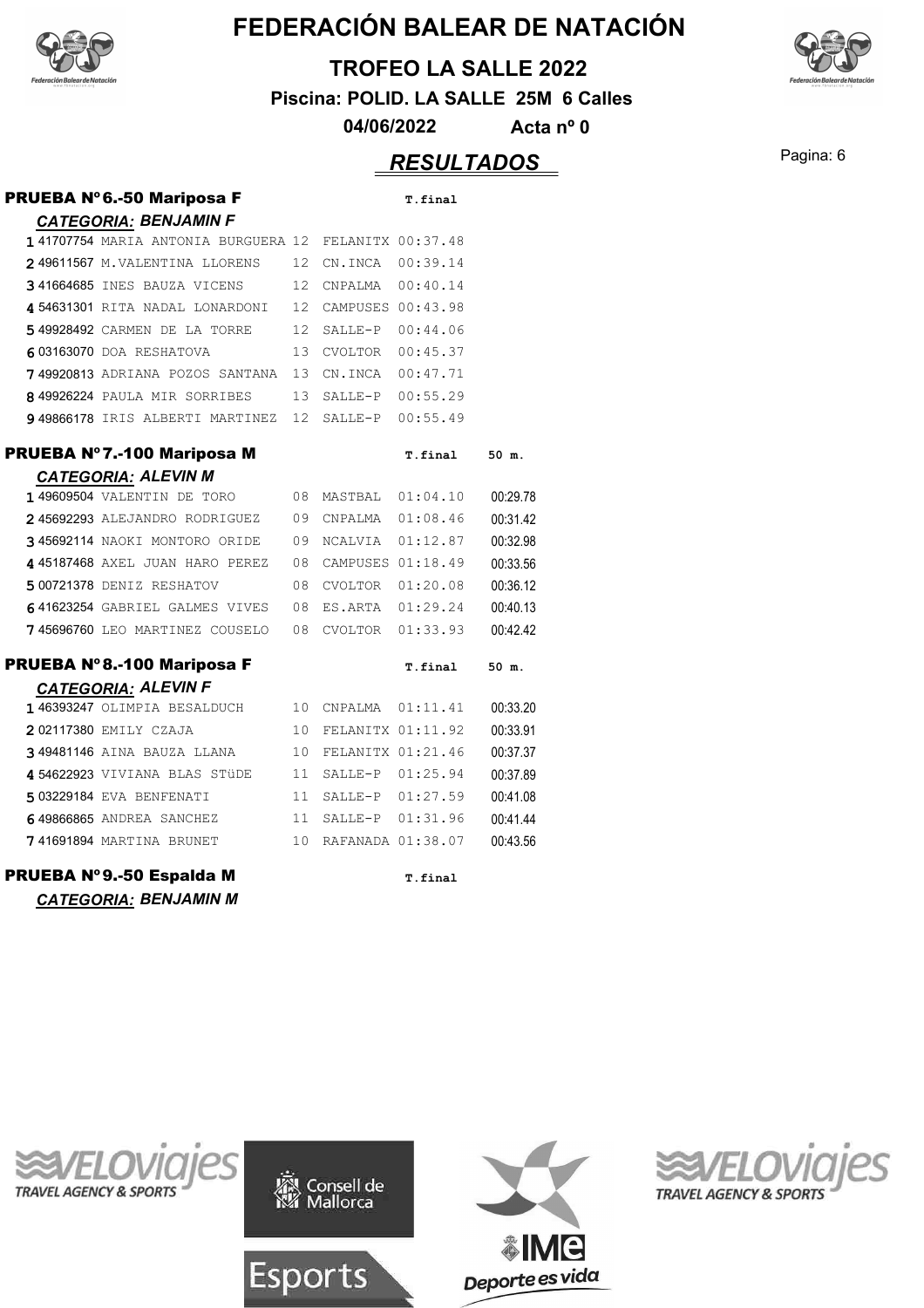

#### **TROFEO LA SALLE 2022**

**Piscina: POLID. LA SALLE 25M 6 Calles**

**04/06/2022 Acta nº 0**

## Pagina: 7 *RESULTADOS*

| PRUEBA Nº9.-50 Espalda M                            |    |                      | T.final           |          |
|-----------------------------------------------------|----|----------------------|-------------------|----------|
| <b>CATEGORIA: BENJAMIN M</b>                        |    |                      |                   |          |
| 146397968 OLIVER SANTOS                             |    | 11 CNPALMA           | 00:36.80          |          |
| 2 49866867 POL SANCHEZ HERNANDEZ                    | 11 |                      | SALLE-P 00:36.96  |          |
| 301987683 ANATOLI MONCHILOV                         | 10 | NCALVIA 00:38.38     |                   |          |
| 449611941 PAU BAÑOS VERA                            |    | 11 CAMPUSES 00:38.55 |                   |          |
| 546391527 VICTOR VAZQUEZ ANDRES                     |    | 10 SALLE-P 00:39.46  |                   |          |
| 641660406 JOÂO VITHOR PUIGROS                       |    | 10 FELANITX 00:39.80 |                   |          |
| 741661488 MARC ADROVER RIGO                         |    | 11 FELANITX 00:41.09 |                   |          |
| 805992775 MARC PRATS AMOROS                         |    | 11 CAMPUSES 00:48.48 |                   |          |
| PRUEBA Nº10.-50 Espalda F                           |    |                      | T.final           |          |
| <b>CATEGORIA: BENJAMIN F</b>                        |    |                      |                   |          |
| <b>141697969 ANGELS AYMARA</b>                      |    | 12 CNPALMA           | 00:40.75          |          |
| 249867065 CLARA RUIZ FERRER                         | 12 | SALLE-P              | 00:46.96          |          |
| 341715324 MARTINA DURAN MORALES 12 NCALVIA          |    |                      | 00:47.76          |          |
| 4 49867186 LAURA GARCÍA GELABERT 13 CN.INCA         |    |                      | 00:48.07          |          |
| 549867139 SOFIA GALZAGORRY                          |    | 13 CNPALMA           | 00:48.49          |          |
| PRUEBA Nº11.-100 Espalda M                          |    |                      | T.final           | 50 m.    |
| <b>CATEGORIA: ALEVIN M</b>                          |    |                      |                   |          |
| 149773073 IÑIGO ROMERO AVILES                       |    | 08 SALLE-P 01:04.51  |                   | 00:31.45 |
| 241707753 PEP MIQUEL BURGUERA                       |    | 08 FELANITX 01:10.12 |                   | 00:34.30 |
| 345696313 GERARD VALLESPIR TORAN 09                 |    | CN.INCA              | 01:10.13          | 00:33.42 |
| 449864618 LUCA ALEXANDER                            |    | 09 CNPALMA 01:11.15  |                   | 00:35.20 |
| 500471159 CRISTIAN CHOJNACKI                        | 09 | CN.INCA              | 01:13.77          | 00:35.54 |
| 641658110 NICOLAS OLIVER BEERENS 08                 |    |                      | FELANITX 01:14.30 | 00:36.22 |
| 741621259 JOAN MORA LADARIA                         | 08 | ES.ARTA              | 01:16.33          | 00:36.94 |
| 845190648 MARTI JIMENEZ CAMACHO 08                  |    | SALLE-P              | 01:18.80          | 00:37.62 |
| 941707944 PERE ADROVER FORTEZA 08 RAFANADA 01:22.77 |    |                      |                   | 00:40.19 |
| 10 41695591 VICTOR DOMINGO SANCHEZ 08 MASTBAL       |    |                      | 01:24.51          | 00:41.03 |
| PRUEBA Nº12.-100 Espalda F                          |    |                      | T.final           | 50 m.    |
| <b>CATEGORIA: ALEVIN F</b>                          |    |                      |                   |          |









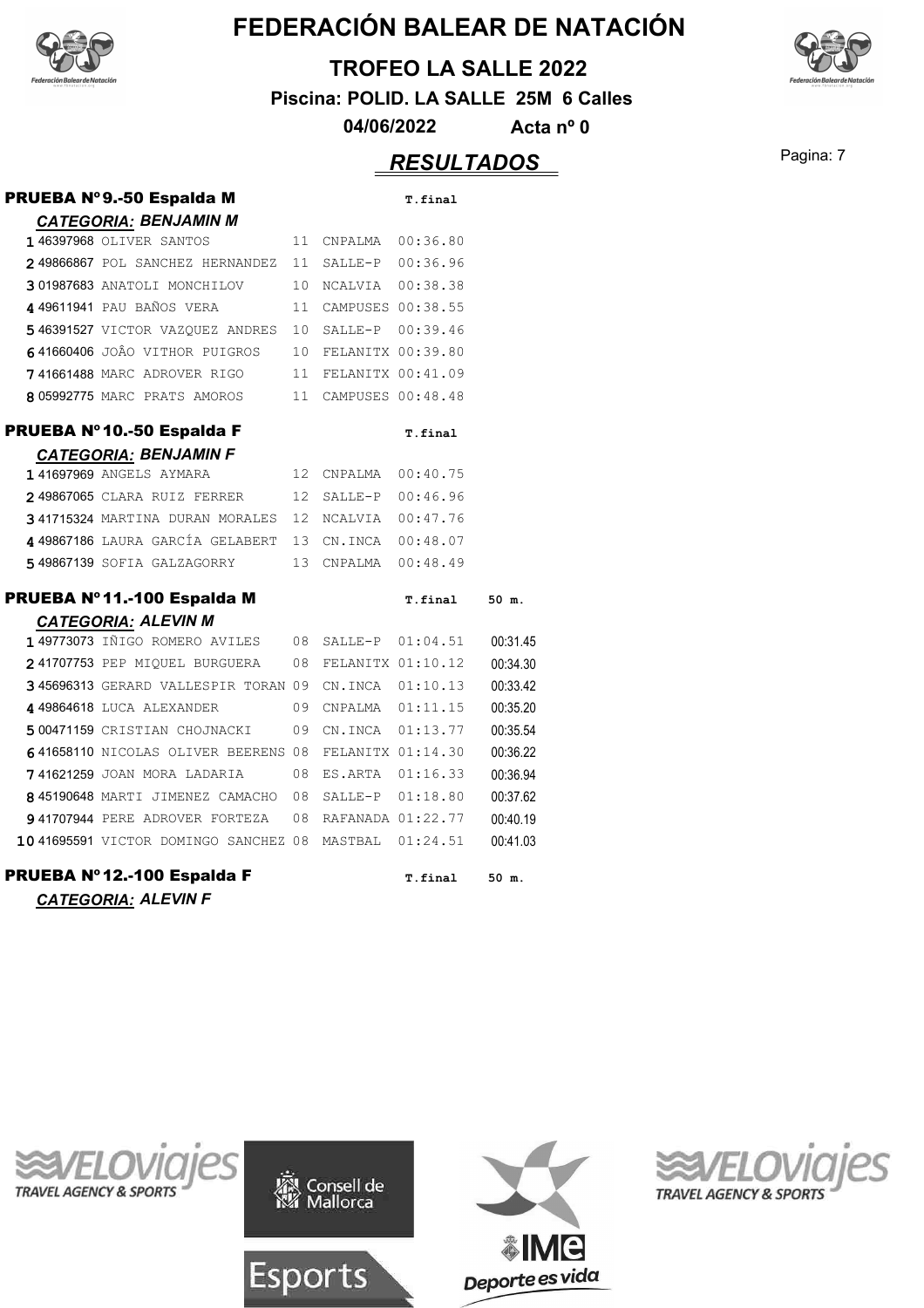

#### **TROFEO LA SALLE 2022**

**Piscina: POLID. LA SALLE 25M 6 Calles**

**04/06/2022 Acta nº 0**

## Pagina: 8 *RESULTADOS*

| PRUEBA Nº 12.-100 Espalda F                               | T.final  | 50 m.    |
|-----------------------------------------------------------|----------|----------|
| <b>CATEGORIA: ALEVIN F</b>                                |          |          |
| 154623315 MARTINA GARCIA PROHENS 10<br>CNPALMA            | 01:17.22 | 00:37.32 |
| 10<br>CVOLTOR<br>249922387 CARLA ACEITON BUELE            | 01:20.97 | 00:39.71 |
| 11<br>349612169 JULIA POCOVI<br>CNPALMA                   | 01:24.29 | 00:40.82 |
| 441692725 paula alvariño tomas<br>11<br>FELANITX 01:25.82 |          | 00:42.32 |
| 549480154 PILAR BARRIENTOS DURAN 10<br>CVOLTOR            | 01:29.18 | 00:44.55 |
| 649607336 AINA MAS GARI<br>11<br>LLUCMA                   | 01:31.35 | 00:44.28 |
| CVOLTOR 01:33.78<br>749926640 SARA VILLEGAS VILLEGAS 10   |          | 00:44.70 |
| 11<br>FELANITX 01:37.82<br>841692633 LAIA BORDOY GARAU    |          | 00:57.93 |
| 949864969 OLIVIA ALVAREZ MIR 11 SALLE-P 01:42.65          |          | 00:47.43 |
| PRUEBA Nº 13.-50 Braza M                                  | T.final  |          |

| <b>CATEGORIA: BENJAMIN M</b>          |    |                   |          |
|---------------------------------------|----|-------------------|----------|
| 149779415 ERIC ALEGRET PASTOR         | 11 | SALLE-P           | 00:41.39 |
| 249482351 CARLOS MONTALVA             | 10 | SALLE-P           | 00:41.67 |
| 303669356 MIHAIL ZELENKEVICH          | 10 | <b>NCALVIA</b>    | 00:43.47 |
| 446389514 ANTONIO VERGER              | 10 | CNPALMA           | 00:44.23 |
| 549775971 LUCAS GONZALEZ ROIG         | 10 | SALLE-P           | 00:45.37 |
| 649777177 MATEO VENTAYOL              | 11 | SALLE-P           | 00:46.19 |
| 741691170 ADRIA SANCHEZ               | 10 | RAFANADA 00:47.31 |          |
| 849613468 PEDRO LE-SENNE BUJOSA       | 10 | CNPALMA           | 00:48.21 |
| 949483394 MARIO LAUSIN FERNANDEZ      | 10 | SALLE-P           | 00:49.87 |
| 1008151204 CHRISTIAN LANCIA           | 10 | <b>CVOLTOR</b>    | 00:50.14 |
| 11 04340624 LORENSO LUISS MOROZOVS 11 |    | LLUCMA            | 00:54.09 |
| 46389994 JOAN TOMAS JUNCOSA           | 10 | SALLE-P           | N.p.     |
| 49926355 JOAN CASTELL CORTES          | 11 | MASTBAL           | Baja     |

#### **PRUEBA Nº14.-50 Braza F** T.final

| <b>CATEGORIA: BENJAMIN F</b>                          |                 |                   |          |
|-------------------------------------------------------|-----------------|-------------------|----------|
| 141697091 SIBIL LA GOMEZ CAMPINS 12 MASTBAL 00:45.78  |                 |                   |          |
| 241706682 MARINA NICOLAU SALGADO 12 FELANITX 00:46.64 |                 |                   |          |
| 302783666 CLARA CZAJA                                 | 12              | FELANITX 00:49.90 |          |
| 452034021 JOANA REYES GOMILA                          | 13.             | CNPALMA           | 00:50.96 |
| 549919006 MARTA SAMPOL PEREZ                          |                 | 13 CVOLTOR        | 00:53.04 |
| 649920895 CATALINA CAPO FERRER                        | 13.             | $SATJ.F-P$        | 00:55.37 |
| 741710414 MARIA AMENGUAL BAUZÀ                        | 12 <sup>1</sup> | ES.ARTA           | 00:55.38 |
| 8 20550566 KAYLA ALEXANDRA                            | 12.             | CN.INCA           | 00:55.51 |
| 949776594 ALEXIA BLAS HERNANDEZ 13 CVOLTOR            |                 |                   | 00:56.87 |









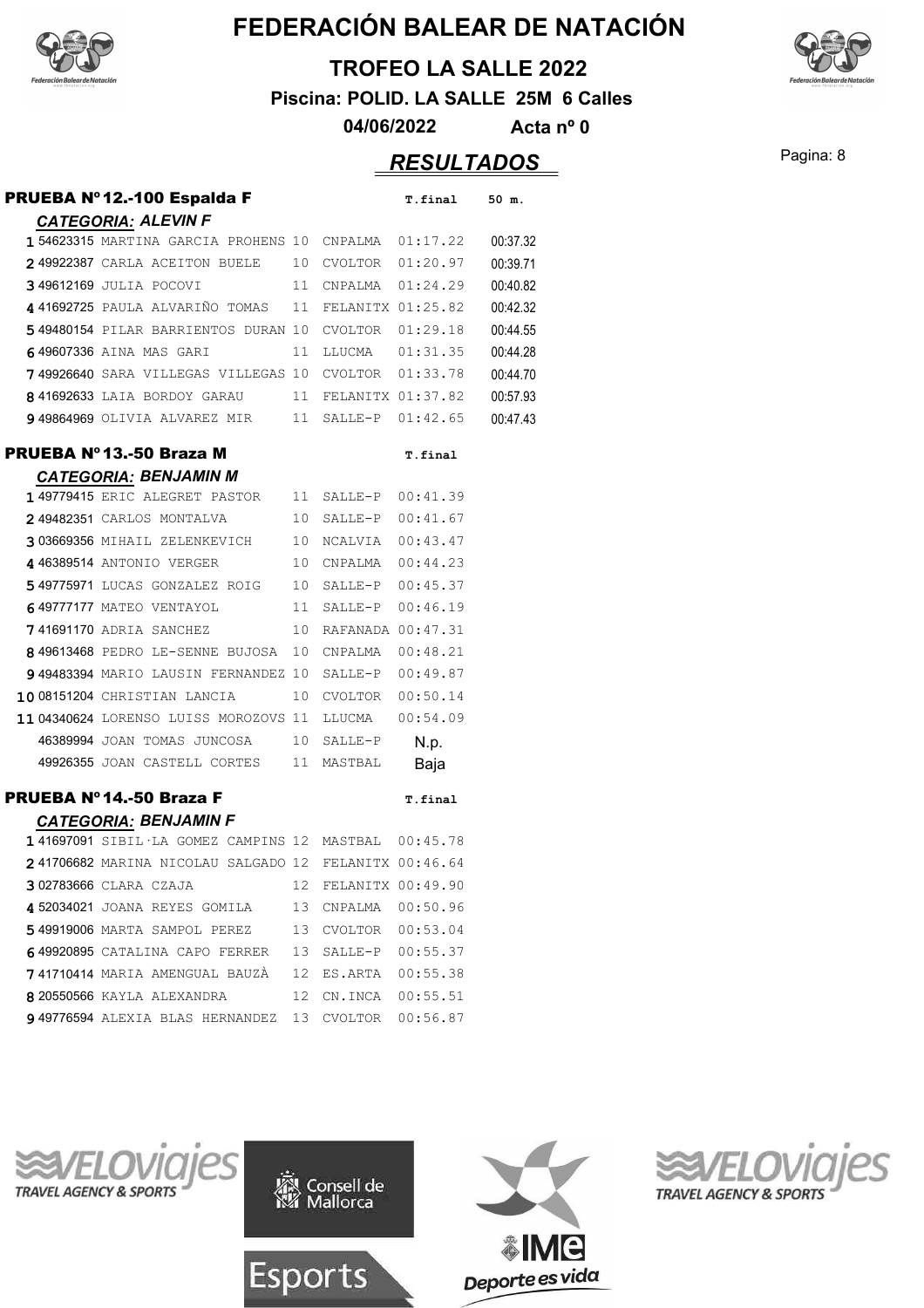

#### **TROFEO LA SALLE 2022**

**Piscina: POLID. LA SALLE 25M 6 Calles**

**04/06/2022 Acta nº 0**

## Pagina: 9 *RESULTADOS*

| <b>PRUEBA Nº 14.-50 Braza F</b>                           |          |                           | T.final      |          |
|-----------------------------------------------------------|----------|---------------------------|--------------|----------|
| <b>CATEGORIA: BENJAMIN F</b>                              |          |                           |              |          |
| 1041694428 FRANCINA POCOVI BAUZA 12 RAFANADA 00:57.52     |          |                           |              |          |
| 1141696593 PAULA FERNANDEZ                                |          | 13 CNPALMA 00:57.90       |              |          |
| 12 49779194 MARTA BIBILONI GARZO 13 CNPALMA 00:58.40      |          |                           |              |          |
| PRUEBA Nº15.-100 Braza M                                  |          |                           | T.final      | 50 m.    |
| <b>CATEGORIA: ALEVIN M</b>                                |          |                           |              |          |
| 145189993 MARC TORO GARCIA                                |          | 08 NCALVIA 01:11.39       |              | 00:33.88 |
| 249770154 FCO. BORJA GARAU 08 CNPALMA 01:11.47            |          |                           |              | 00:34.37 |
| 348231044 RICARDO FERRER AGUILAR 08 EULARIO 01:14.97      |          |                           |              | 00:35.59 |
| 441663834 SERGI PORTER VICENS 08 SALLE-P 01:16.72         |          |                           |              | 00:35.71 |
| 541661630 JORDI COMAS ANDREO                              |          | 09 CN.INCA 01:19.37       |              | 00:37.42 |
| 645693044 CLAUDIO ASCANIO SAIZ 08 CNPALMA 01:27.43        |          |                           |              | 00:40.41 |
| 741693223 JORDI GRIMALT OBRADOR 09 FELANITX 01:32.87      |          |                           |              | 00:44.21 |
| 849483725 DAMIA YI BUÑOL LLOVET 08                        |          | LLUCMA  01:33.08          |              | 00:42.40 |
| 949614306 PAU FRANCESC PASTOR 08 CN.INCA 01:43.28         |          |                           |              | 00:48.93 |
| 1041706088 BIEL PONS FEBRER 09 CNMURO 01:54.29            |          |                           |              | 00:53.81 |
|                                                           |          |                           |              |          |
|                                                           |          |                           |              |          |
| PRUEBA Nº 16.-100 Braza F                                 |          |                           | T.final      | 50 m.    |
| <b>CATEGORIA: ALEVIN F</b>                                |          |                           |              |          |
| 103764793 LIUDMILA LABUTINA 10 FELANITX 01:28.58          |          |                           |              | 00:41.88 |
| 246396883 DANIELA BLAS HERNANDEZ 11 CVOLTOR 01:29.25      |          |                           |              | 00:42.78 |
| 349610559 LOURDES RUIZ FERRER 11 SALLE-P 01:35.16         |          |                           |              | 00:44.69 |
| 4 41712479 IRENE VARON CUENCA                             |          | 11 CNMURO 01:38.09        |              | 00:44.99 |
| 541662188 SARA COLINO ALONSO 11 MASTBAL 01:38.70          |          |                           |              | 00:46.82 |
| 641662210 ARIADNA ROSSELLO 11 CNPALMA 01:38.81            |          |                           |              | 00:47.70 |
| 741662295 LAIA PABLO TERRASSA 10 CAMPUSES 01:42.18        |          |                           |              | 00:47.34 |
| 846391984 EMMA RAMIS NOGUERA 10 MASTBAL 01:42.56          |          |                           |              | 00:48.09 |
| 949605444 MARIA TERESA CORONEL 10 MASTBAL 01:46.39        |          |                           |              | 00:50.32 |
| 10 49921504 MARINA COLL ROMAN 10 CN.INCA 01:46.87         |          |                           |              | 00:51.37 |
| 11 42378087 PAULA PICORNELL                               |          | 10 RAFANADA 01:49.71      |              | 00:49.13 |
| 12 41662077 OLIVIA GARCIA BORDOY                          | 11       | MASTBAL                   | 01:51.68     | 00:52.34 |
| 13 49609208 PAULA PASCUAL VALERO                          | 11       | SALLE-P                   | 01:51.77     | 00:51.21 |
| 14 49606712 MARÍA CÁMARA HERNÁNDEZ 11                     |          | CNPALMA                   | 01:56.46     | 00:54.74 |
| 15 08004762 CATALINA LIVIO                                | 11       | LLUCMA                    | 02:02.40     | 00:54.55 |
| 49611527 CELIA FERNANDEZ<br>49920610 BLANCA EGEA MERCADAL | 11<br>10 | <b>CVOLTOR</b><br>CN.INCA | N.p.<br>Baja |          |









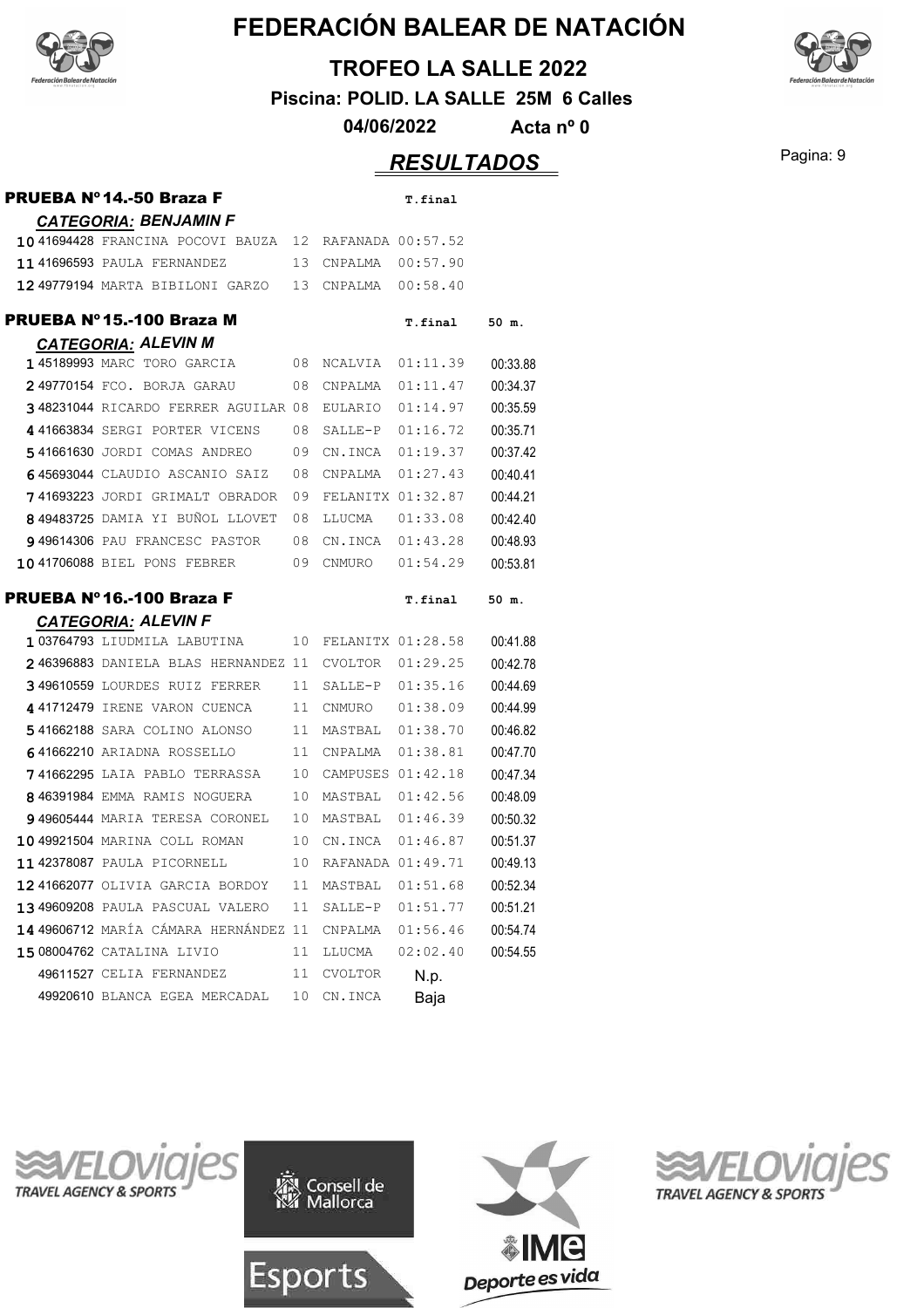

#### **TROFEO LA SALLE 2022**

**Piscina: POLID. LA SALLE 25M 6 Calles**

**04/06/2022 Acta nº 0**

## Pagina: 10 *RESULTADOS*

| <b>PRUEBA Nº 17.-50 Libres M</b>                     |    |                      | T.final  |
|------------------------------------------------------|----|----------------------|----------|
| <b>CATEGORIA: BENJAMIN M</b>                         |    |                      |          |
| 149605621 PERE MAJORAL DRIOUICH 10                   |    | SALLE-P 00:29.97     |          |
| 242391246 SALOMON FRANCO                             | 10 | CAMPUSES 00:30.13    |          |
| 342313112 TIAGO DEL PO VICA                          | 10 | FELANITX 00:32.12    |          |
| 449612753 POLO RODRIGUEZ ROSE                        | 10 | NCALVIA              | 00:32.31 |
| 549480144 ALEJANDRO LOPEZ SERRA                      | 10 | CVOLTOR              | 00:33.43 |
| 646393306 MARC REUS ESPASES                          | 10 | SALLE-P 00:34.08     |          |
| 702387870 SYMEON-ASIMAKIS                            | 10 | NCALVIA              | 00:34.54 |
| 849777178 SIMON VENTAYOL                             | 11 | SALLE-P              | 00:35.26 |
| 841664015 IKER FERNANDEZ ROZALEN 10                  |    | CVOLTOR              | 00:35.26 |
| 1041661752 ALVARO LOZANO DE SOSA                     | 10 | FELANITX 00:36.74    |          |
| 1149867567 NICOLAS SERRA SANCHEZ                     | 11 | SALLE-P              | 00:37.87 |
| 12 41663479 ALEJANDRO SIMBANA                        | 11 | CNPALMA              | 00:37.89 |
| 1349480292 NOAM TISCHER RODRIGUEZ 10                 |    | NCALVIA              | 00:38.95 |
| 14 41663117 EDUARD LOPEZ TORANDELL 10                |    | NCALVIA 00:39.13     |          |
| 1541693172 ADRIA VANRELL BAUZA                       | 11 | RAFANADA 00:40.65    |          |
| 16 49482386 DARIO RODRIGUEZ DE                       | 11 | CAMPUSES 00:41.79    |          |
| 32737364 IAN SUAREZ QUIZA                            | 10 | SALLE-P              | Baja     |
| PRUEBA Nº18.-50 Libres F                             |    |                      | T.final  |
| <b>CATEGORIA: BENJAMIN F</b>                         |    |                      |          |
| <b>141691746</b> ELISA JÄGER ESTEBAN                 | 12 | ES.ARTA 00:38.58     |          |
| 241664344 CARLA CHAMIZO JIMENEZ                      | 12 | CNPALMA              | 00:39.11 |
| 349613540 CARMEN GRANDIO GARCIA                      | 12 | NCALVIA              | 00:39.46 |
| 441691747 EMMA JAGER ESTEBAN                         | 12 | ES.ARTA              | 00:40.17 |
| 549922386 JULIA ACEITON BUELE                        | 13 | CVOLTOR              | 00:41.34 |
| 652033512 MARGALIDA BATLE                            | 12 | CN.INCA              | 00:42.57 |
| 741693118 ANGELS LOPEZ GRIMALT                       | 12 | RAFANADA 00:42.58    |          |
| 849868463 AMALIA SALVA GALMÉS                        | 13 | SALLE-P 00:43.17     |          |
| 949922556 CLAUDIA MONTALVA                           | 13 | SALLE-P              | 00:43.96 |
| 1052033728 SARA MAJORAL DRIOUICH 13 SALLE-P 00:43.97 |    |                      |          |
| 11 49926609 ARIADNA CALIZ HUERTAS 13                 |    | NCALVIA 00:43.98     |          |
| 12 54876088 SOFIA DOT BLANCO                         | 13 | SALLE-P 00:45.18     |          |
| 1323927007 EUGENIA BORDOY DE                         |    | 12 CAMPUSES 00:45.21 |          |
| 14 54622230 TONINA SEGURA BUADES                     |    | 13 CN.INCA 00:45.28  |          |
| <b>15 49866694</b> DANIELA ROSSELLO                  |    | 13 SALLE-P 00:45.31  |          |
| 16 49925887 SOFÍA SANSO MARKOVA 13 CNPALMA 00:46.43  |    |                      |          |
| <b>17 49777779</b> MARIA ANTONIA                     | 13 | NCALVIA 00:46.54     |          |
|                                                      |    |                      |          |









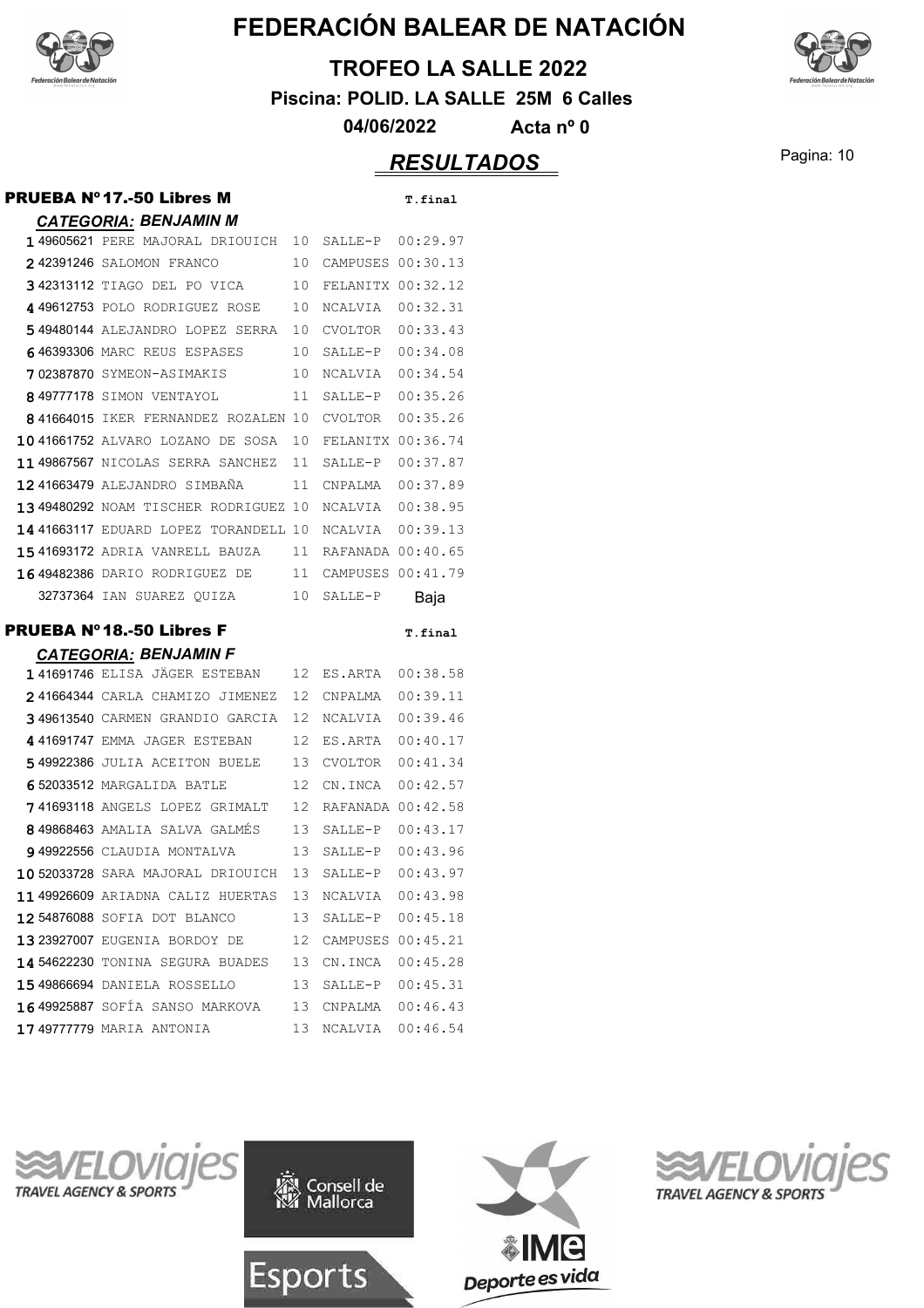

#### **TROFEO LA SALLE 2022**

**Piscina: POLID. LA SALLE 25M 6 Calles**

**04/06/2022 Acta nº 0**

## Pagina: 11 *RESULTADOS*

| <b>PRUEBA Nº18.-50 Libres F</b>                |    |                   | T.final  |          |
|------------------------------------------------|----|-------------------|----------|----------|
| <b>CATEGORIA: BENJAMIN F</b>                   |    |                   |          |          |
| 18 54871690 VALENTINA FARELO                   | 12 | CN.INCA 00:47.14  |          |          |
| 19 49868230 EMMA SANCHEZ SILVA                 | 13 | NCALVIA           | 00:47.23 |          |
| 20 41692591 NICOLE ANDREA CASTRO               | 12 | FELANITX 00:49.56 |          |          |
| 21 41692384 MAR FEDRIGO GARCIA                 | 12 | ES.ARTA           | 00:53.08 |          |
| 22 49926920 ARIADNA CROS CRESPI                | 13 | MASTBAL           | 00:57.94 |          |
| 24523577 DANIELA DURAN MARIN                   | 13 | CAMPUSES          | Baja     |          |
| 01875114 LAURA RODRIGUEZ MIÑAN 12              |    | NCALVIA           | Baja     |          |
| <b>PRUEBA Nº19.-100 Libres M</b>               |    |                   | T.final  | 50 m.    |
| <b>CATEGORIA: ALEVIN M</b>                     |    |                   |          |          |
| 178223023 NOAH TORRICO RUIZ<br>$\overline{08}$ |    | CVOLTOR           | 00:59.65 | 00:28.43 |
| 200342128 NICOLAS HUTHER                       | 08 | CVOLTOR           | 00:59.99 | 00:29.12 |
| 346388467 SERGIO PIQUERAS                      | 09 | CVOLTOR           | 01:01.18 | 00:29.69 |
| 4 45193431 TRISTAN SANTOS                      | 09 | CNPALMA           | 01:01.37 | 00:29.62 |
| 545371479 MARC GAYA BISQUERRA                  | 08 | CN.INCA           | 01:03.11 | 00:29.85 |
| 649609031 GABRIEL BARCELO                      | 08 | SALLE-P           | 01:03.56 | 00:29.51 |
| 746397767 MARCOS SIOUIER RIPOLL                | 08 | CNPALMA           | 01:03.60 | 00:30.13 |
| 845611301 JORGE NUÑEZ BALDOMIR                 | 08 | CNPALMA           | 01:03.96 | 00:30.56 |
| 949919636 MIQUEL DAVIU BALLESTER 09            |    | LLUCMA            | 01:04.18 | 00:31.21 |
| 10 45372929 JOAN GOMEZ RIERA                   | 08 | MASTBAL 01:06.46  |          | 00:31.30 |
| <b>1141624979 TONI FEBRER SINTES</b>           | 08 | RAFANADA 01:06.61 |          | 00:31.97 |
| 1245187416 LLUC GARI CARRASCO                  | 08 | MASTBAL           | 01:08.33 | 00:32.90 |
| 1341660313 MIQUEL ADROVER RIGO                 | 08 | FELANITX 01:08.38 |          | 00:33.75 |
| 14 45188227 TIAGO RAINERI SANCHEZ              | 08 | CN.INCA           | 01:08.42 | 00:32.03 |
| 1546390956 DANIEL SERRA MARTINEZ               | 09 | SALLE-P 01:09.65  |          | 00:33.63 |
| 1646395199 CARLOS BONET BONET                  | 08 | CNPALMA           | 01:11.29 | 00:33.78 |
| 17 78222977 FRANCISCO SOLANO                   | 08 | CN.INCA           | 01:11.98 | 00:35.03 |
| <b>18 41660624</b> ANTONI FERRER SOLER         | 08 | ES.ARTA           | 01:12.31 | 00:34.46 |
| 1941691659 JAUME ESCALES MEDINA                | 08 | MASTBAL           | 01:12.99 | 00:34.87 |
| 2041690131 ALVARO HEREDIA TORRES               | 09 | RAFANADA 01:13.02 |          | 00:34.88 |
| 2141624904 SERGIO RUGLIO PERALES               | 08 | RAFANADA 01:13.10 |          | 00:35.87 |
| 22 45189527 GUIEM MAS HERNANDEZ                | 08 | CVOLTOR           | 01:13.13 | 00:35.76 |
| 2343481558 SEBASTIA RAMON FERRER               | 08 | SALLE-P           | 01:13.14 | 00:33.90 |
| 24 49776998 MATEU BONNIN RIERA                 | 09 | LLUCMA            | 01:14.37 | 00:34.78 |
| 25 45184348 JAUME MELIS FERRER                 | 08 | CNPALMA           | 01:14.67 | 00:36.35 |
| 26 45192169 SAMUEL ROMERO MESA                 | 08 | CVOLTOR           | 01:16.71 | 00:36.39 |
| 2741662087 MARC BERMIN MORAIS                  | 09 | CNPALMA           | 01:19.13 | 00:38.62 |









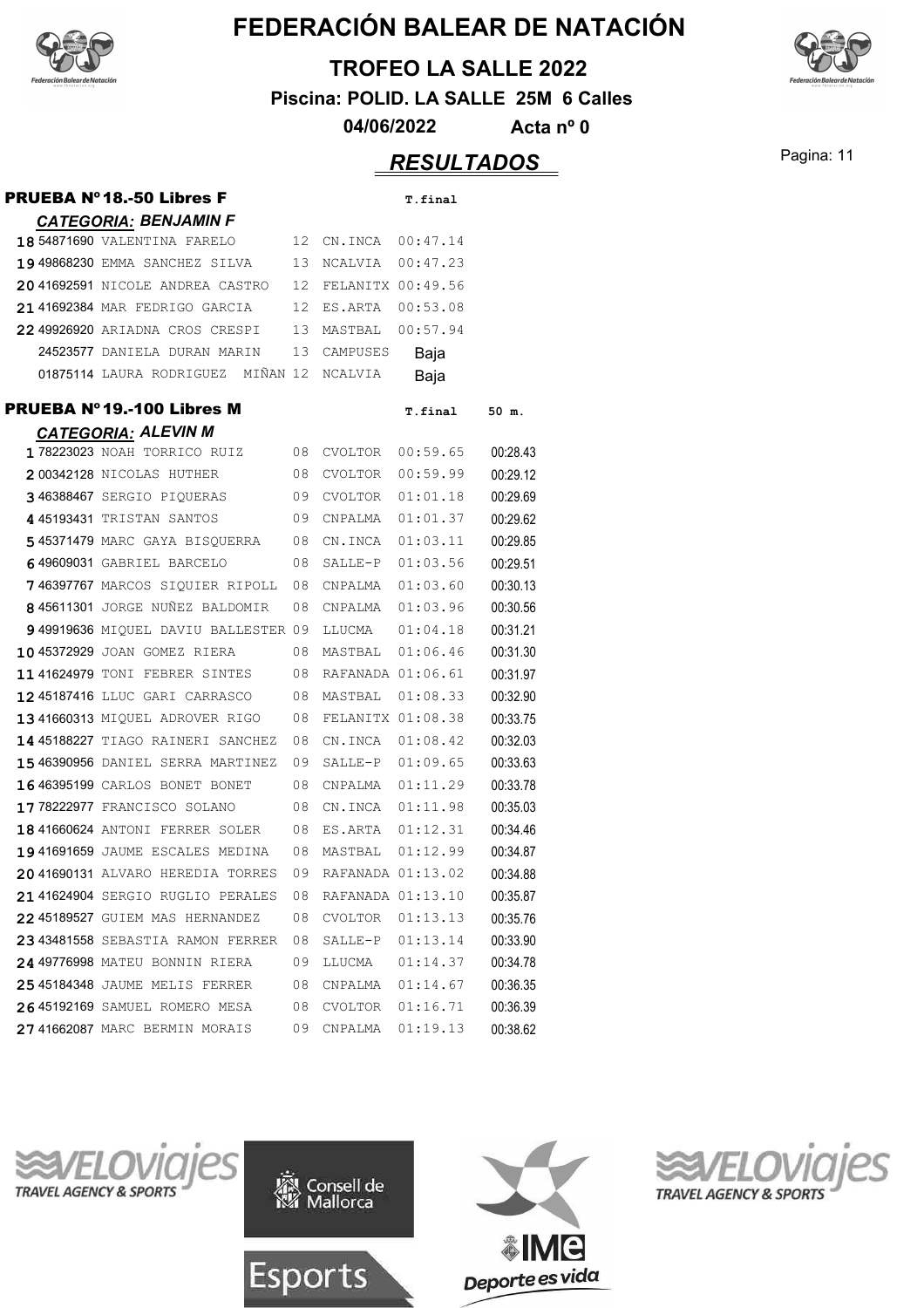

#### **TROFEO LA SALLE 2022**

**Piscina: POLID. LA SALLE 25M 6 Calles**

**04/06/2022 Acta nº 0**

## Pagina: 12 *RESULTADOS*

| PRUEBA Nº 19.-100 Libres M           |    |                     | T.final  | 50 m.    |
|--------------------------------------|----|---------------------|----------|----------|
| <b>CATEGORIA: ALEVIN M</b>           |    |                     |          |          |
| 28 45698005 RAUL CALZETTA TORRES     | 09 | MASTBAL             | 01:21.08 | 00:38.09 |
| 29 41661154 MIQUEL ANGEL SANCHEZ     | 08 | ES.ARTA             | 01:21.14 | 00:40.55 |
| 30 46395977 GORKA PEREZ YEBES        | 09 | CNPALMA             | 01:22.18 | 00:37.80 |
| 31 49480824 ALEJANDRO ARBOS GOMEZ    | 09 | CVOLTOR             | 01:23.41 | 00:38.90 |
| 41693912 ALEIX GINARD ESTEVA         | 09 | ES.ARTA             | Desc     |          |
| 41691011 MIQUEL GAYA FONS            | 09 | SALLE-P             | N.p.     |          |
| 49928399 IVAN CARDEÑOSA              | 08 | SALLE-P             | N.p.     |          |
| 41657113 RAUL LUQUE GALLARDO         | 09 | RAFANADA            | Baja     |          |
| PRUEBA Nº20.-100 Libres F            |    |                     | T.final  | 50 m.    |
| <b>CATEGORIA: ALEVIN F</b>           |    |                     |          |          |
| 149610392 ISABEL BERGAS COMAS        | 10 | SALLE-P             | 01:08.18 | 00:32.10 |
| 249610886 AZAHARA LLOMPART           | 10 | CNPALMA             | 01:10.22 | 00:33.55 |
| 346397615 MARIA ANGELA BARCELO       | 10 | SALLE-P             | 01:10.32 | 00:33.78 |
| 449611179 CARLA ARTEAGA MOLINA       | 10 | CVOLTOR             | 01:11.96 | 00:34.53 |
| 541660725 CELIA CARRIO LLABRES       | 10 | RAFANADA 01:12.15   |          | 00:35.22 |
| 649919590 MARIA SARMIENTO CANO       | 11 | SALLE-P             | 01:13.01 | 00:34.95 |
| <b>746394621</b> CATERINA OBRADOR    | 10 | FELANITX 01:16.79   |          | 00:37.27 |
| 849608892 AINHOA CAMPUZANO RAMOS     | 10 | SALLE-P             | 01:17.34 | 00:36.52 |
| 949868806 CECILIA NOCERAS            | 10 | CN.INCA             | 01:18.67 | 00:38.16 |
| 1049611713 LUCIA SANCHEZ PORCEL      | 11 | MASTBAL             | 01:18.68 | 00:37.51 |
| 1141662624 PAULA ENRIQUE ALORDA      | 11 | SALLE-P             | 01:18.94 | 00:37.72 |
| 1149779461 MARTA AMENGUAL GARCIA     | 10 | CVOLTOR             | 01:18.94 | 00:38.34 |
| 1349771065 AINA MORAGUES CARDELL     | 11 | LLUCMA              | 01:19.28 | 00:37.81 |
| 14 41692898 MARTA MAIMO FUSTER       | 11 | FELANITX 01:19.84   |          | 00:38.71 |
| 15 41697917 MARTA GOMEZ RIERA        | 11 | MASTBAL             | 01:20.06 | 00:37.87 |
| 16 38446231 INES ILIANOVA            | 11 | RAFANADA 01:20.60   |          | 00:38.08 |
| 17 20551190 MALENA CANET PONS        | 11 | CN.INCA 01:20.84    |          | 00:38.62 |
| 18 55088313 MARIA GINARD RIGO        | 10 | CVOLTOR 01:21.89    |          | 00:38.59 |
| 1941663217 LAIA CALIZ HUERTAS        |    | 11 NCALVIA 01:22.81 |          | 00:39.06 |
| 2049613856 PILAR JAUME MORAN         | 11 | CN.INCA  01:25.84   |          | 00:39.40 |
| 21 49482204 PAULA EGEA RUIZ          | 11 | SALLE-P             | 01:29.08 | 00:41.65 |
| 2241663087 ALBA RIBA OLIVES          | 11 | CAMPUSES 01:31.72   |          | 00:41.52 |
| 2341662716 FATIMA BOUNOUCH BORDOY 11 |    | MASTBAL             | 01:39.03 | 00:45.18 |
| 24 54631302 MARIA NADAL LONARDONI    | 11 | CAMPUSES 01:42.40   |          | 00:48.10 |
| 25 52031681 EMMA MARTINEZ FERRER     | 11 | CN.INCA 01:48.44    |          | 00:50.36 |
| 2646389753 JULIA CROS CRESPI         | 10 | MASTBAL             | 01:50.84 | 00:53.35 |









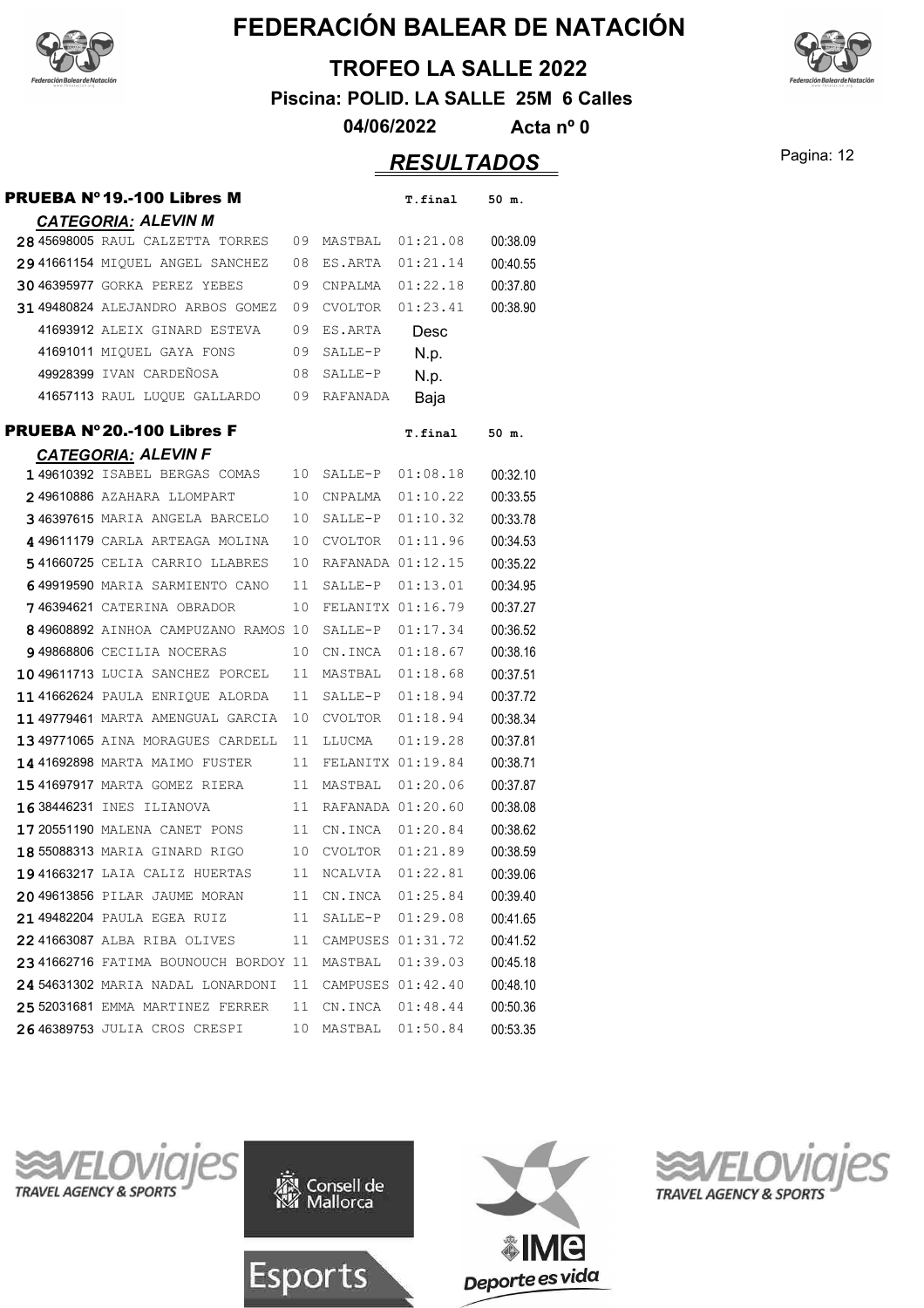



**Piscina: POLID. LA SALLE 25M 6 Calles**

**04/06/2022 Acta nº 0**

## Pagina: 13 *RESULTADOS*

| PRUEBA Nº20.-100 Libres F                                  |                   | T.final              | 50 m.                  |          |
|------------------------------------------------------------|-------------------|----------------------|------------------------|----------|
| <b>CATEGORIA: ALEVIN F</b>                                 |                   |                      |                        |          |
| 11<br>2749608297 PAULA SANS PASCUAL                        | LLUCMA            | 01:52.15             | 00:47.68               |          |
| PRUEBA Nº21.-4x50 Estilos X                                |                   | T.final              | 50 m.                  | 100 m.   |
| <b>CATEGORIA: BENJAMIN</b>                                 |                   |                      |                        |          |
| $\Omega$<br>1 00056<br>CNPALMA BENJAMIN                    | CNPALMA           | 02:36.25             | 00:41.28               | 01:23.26 |
| 41697969 ANGELS AYMARA                                     | 2012              | 00:41.28             |                        |          |
| 49925442 PHILIP VILI GRIGOROV                              | 2010              | 01:23.26             | (00:41.98)             |          |
| 41664685 INES BAUZA VICENS                                 | 2012              | 02:03.96             | (00:40.70)             |          |
| 46397968 OLIVER SANTOS                                     | 2011              | 02:36.25             | (00:32.29)             |          |
| FELANITX BENJAMIN<br>$\Omega$<br>01378<br>FC.              | FELANITX 02:43.34 |                      | 00:40.32               | 01:27.23 |
| 41707754 MARIA ANTONIA BURGUERA                            | 2012              | 00:40.32             |                        |          |
| 41706682 MARINA NICOLAU SALGADO                            | 2012              | 01:27.23             | (00:46.91)             |          |
| 41661752 ALVARO LOZANO DE SOSA                             | 2010              | 02:11.70             | (00:44.47)             |          |
| 42313112 TIAGO DEL PO VICA                                 | 2010              | 02:43.34             | (00:31.64)             |          |
| 2 00848<br>SALLE-P BENJAMIN <a><br/><math>\circ</math></a> | SALLE-P           | 02:55.90             | 00:47.95               | 01:30.96 |
| 49866178 IRIS ALBERTI MARTINEZ                             | 2012              | 00:47.95             |                        |          |
| 49779415 ERIC ALEGRET PASTOR                               | 2011              | 01:30.96             | (00:43.01)             |          |
| 49868463 AMALIA SALVA GALMÉS                               | 4920              | 02:21.56             | (00:50.60)             |          |
| 49866867 POL SANCHEZ HERNANDEZ                             | 2011              | 02:55.90             | (00:34.34)             |          |
| CVOLTOR BENJAMIN<br>$\Omega$<br>3 00877                    | <b>CVOLTOR</b>    | 02:56.56             | 00:47.76               | 01:34.71 |
| 49922386 JULIA ACEITON BUELE                               | 2013              |                      |                        |          |
| 49480144 ALEJANDRO LOPEZ SERRA                             | 2010              | 00:47.76             |                        |          |
| 03163070 DOA RESHATOVA                                     | 2013              | 01:34.71             | (00:46.95)             |          |
| 49771248 XAVIER COLOM CARRERES                             | 2011              | 02:20.97             | (00:46.26)             |          |
| 01243<br>CN.INCA BENJAMIN<br>$\Omega$                      | CN.INCA           | 02:56.56<br>03:00.57 | (00:35.59)<br>00:48.45 | 01:36.05 |
| FC.                                                        |                   |                      |                        |          |
| 49867186 LAURA GARCÍA GELABERT                             | 2013              | 00:48.45             |                        |          |
| 01818816 MARCO RAINERI                                     | 2010              | 01:36.05             | (00:47.60)             |          |
| 49611567 M.VALENTINA LLORENS                               | 2012              | 02:17.02             | (00:40.97)             |          |
| 52033512 MARGALIDA BATLE                                   | 2012              | 03:00.57             | (00:43.55)             |          |
| 01268<br>CAMPUSES BENJAMIN<br>0                            | CAMPUSES          | Baja                 |                        |          |









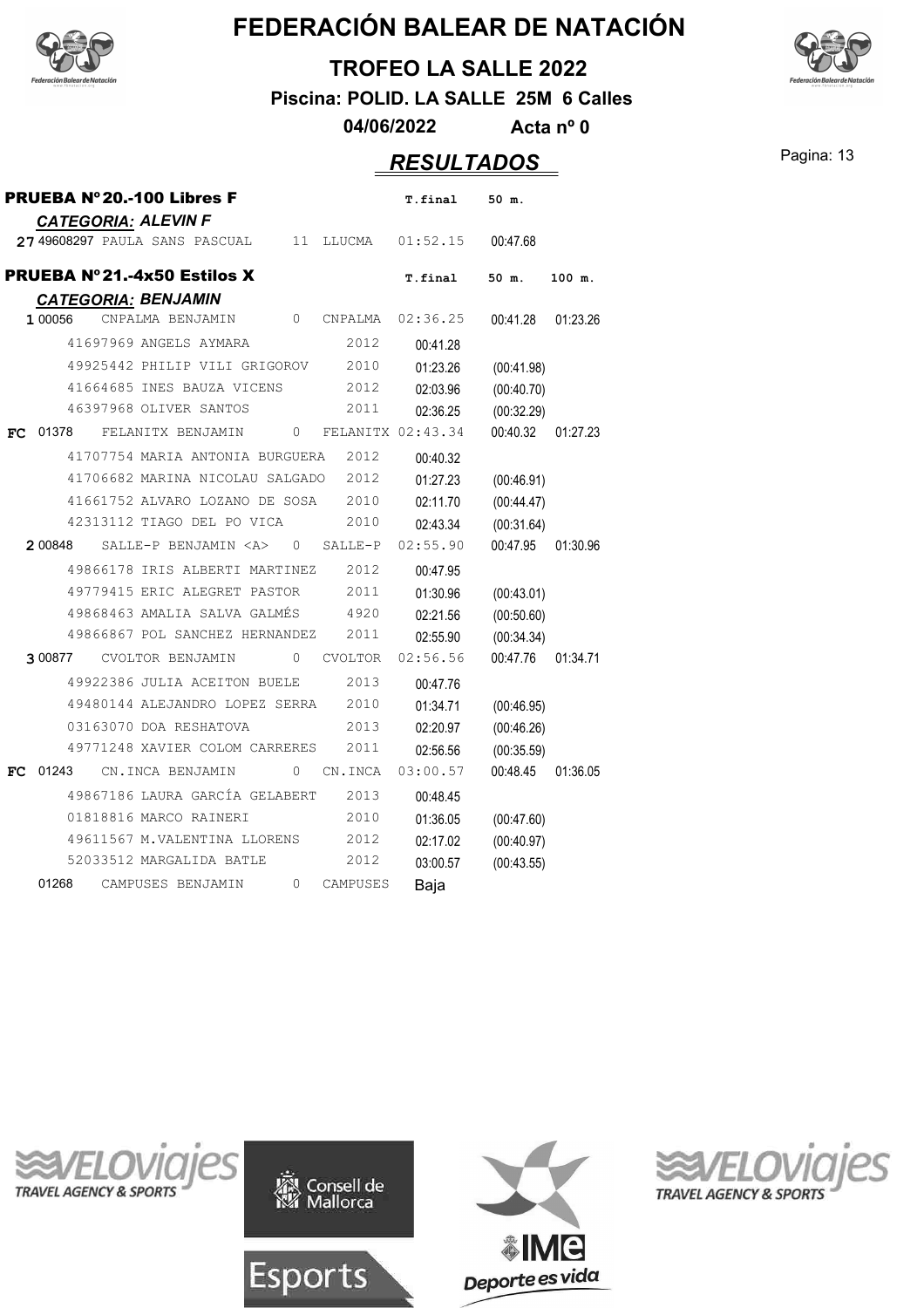



**TROFEO LA SALLE 2022**

**Piscina: POLID. LA SALLE 25M 6 Calles**

**04/06/2022 Acta nº 0**

## Pagina: 14 *RESULTADOS*

|    | <b>PRUEBA Nº 22.-4x50 Estilos X</b>                               | T.final  | 50 m.      | 100 m.            |
|----|-------------------------------------------------------------------|----------|------------|-------------------|
|    | <b>CATEGORIA: ALEVIN</b>                                          |          |            |                   |
|    | 100056 CNPALMA ALEVIN<br>0 CNPALMA 02:09.59                       |          |            | 00:36.35 01:09.73 |
|    | 54623315 MARTINA GARCIA PROHENS 2010                              | 00:36.35 |            |                   |
|    | 49770154 FCO. BORJA GARAU<br>2008                                 | 01:09.73 | (00:33.38) |                   |
|    | 46393247 OLIMPIA BESALDUCH<br>2010                                | 01:41.94 | (00:32.21) |                   |
|    | 45692293 ALEJANDRO RODRIGUEZ 2009                                 | 02:09.59 | (00:27.65) |                   |
|    | $200848$ SALLE-P ALEVIN $\langle$ A $\rangle$ 0 SALLE-P           | 02:12.46 | 00:35.87   | 01:10.42          |
|    | 46397615 MARIA ANGELA BARCELO<br>2010                             | 00:35.87 |            |                   |
|    | 41663834 SERGI PORTER VICENS<br>2008                              | 01:10.42 | (00:34.55) |                   |
|    | 49610392 ISABEL BERGAS COMAS 2010                                 | 01:46.50 | (00:36.08) |                   |
|    | 49773073 IÑIGO ROMERO AVILES<br>2008                              | 02:12.46 | (00:25.96) |                   |
|    | 300877 CVOLTOR ALEVIN 0<br>CVOLTOR                                | 02:17.40 | 00:38.00   | 01:12.84          |
|    | 49922387 CARLA ACEITON BUELE<br>2010                              | 00:38.00 |            |                   |
|    | 78223023 NOAH TORRICO RUIZ<br>2008                                | 01:12.84 | (00:34.84) |                   |
|    | 46396883 DANIELA BLAS HERNANDEZ 2011                              | 01:50.18 | (00:37.34) |                   |
|    | 2008<br>00342128 NICOLAS HUTHER                                   | 02:17.40 | (00:27.22) |                   |
|    | 4 01378 FELANITX ALEVIN 0 FELANITX 02:23.68                       |          | 00:35.43   | 01:14.11          |
|    | 41707753 PEP MIQUEL BURGUERA 2008                                 | 00:35.43 |            |                   |
|    | 03764793 LIUDMILA LABUTINA<br>2010                                | 01:14.11 | (00:38.68) |                   |
|    | 41707753 PEP MIQUEL BURGUERA 2008                                 | 01:53.43 | (00:39.32) |                   |
|    | 41658110 NICOLAS OLIVER BEERENS 2008                              | 02:23.68 | (00:30.25) |                   |
|    | 501291 LLUCMA ALEVIN 0 LLUCMA                                     | 02:45.30 | 00:41.54   | 01:23.49          |
|    | 49607336 AINA MAS GARI<br>2011                                    | 00:41.54 |            |                   |
|    | 49771065 AINA MORAGUES CARDELL 2011                               | 01:23.49 | (00:41.95) |                   |
|    | 49919636 MIQUEL DAVIU BALLESTER 2009                              | 02:11.36 | (00:47.87) |                   |
|    | 49776998 MATEU BONNIN RIERA<br>2009                               | 02:45.30 | (00:33.94) |                   |
|    | PRUEBA Nº 23.-4x50 Libres M                                       | T.final  | 50 m.      | $100$ m.          |
|    | <b>CATEGORIA: INFANTIL</b>                                        |          |            |                   |
|    | 0 CNPALMA $01:40.63$ 00:24.71<br>1 00056<br>CNPALMA INFANTIL      |          |            | 00:50.10          |
|    | 45691572 ANDREAS CARRASCAL<br>2006                                | 00:24.71 |            |                   |
|    | 45693046 CIRO ASCANIO SAIZ<br>2006                                | 00:50.10 | (00:25.39) |                   |
|    | 01876455 KEVIN NICOLAS RADU<br>2006                               | 01:15.37 | (00:25.27) |                   |
|    | 49483562 ALEX JOAN ROMERO LLUCH<br>2006                           | 01:40.63 | (00:25.26) |                   |
| FC | SALLE-P INFANTIL <a><br/>00848<br/>0<br/><math>SALLE-P</math></a> | 01:44.66 | 00:23.97   | 00:50.29          |
|    | 43232272 JORGE SABATER ESPINOSA<br>2006                           | 00:23.97 |            |                   |
|    | 41664005 JUAN GARCIA VIVES<br>2006                                | 00:50.29 | (00:26.32) |                   |
|    | 45184835 TONI BERGAS COMAS<br>2005                                | 01:15.93 | (00:25.64) |                   |
|    | 45192573 NICOLAS BLAS STÜDE<br>2007                               | 01:44.66 | (00:28.73) |                   |







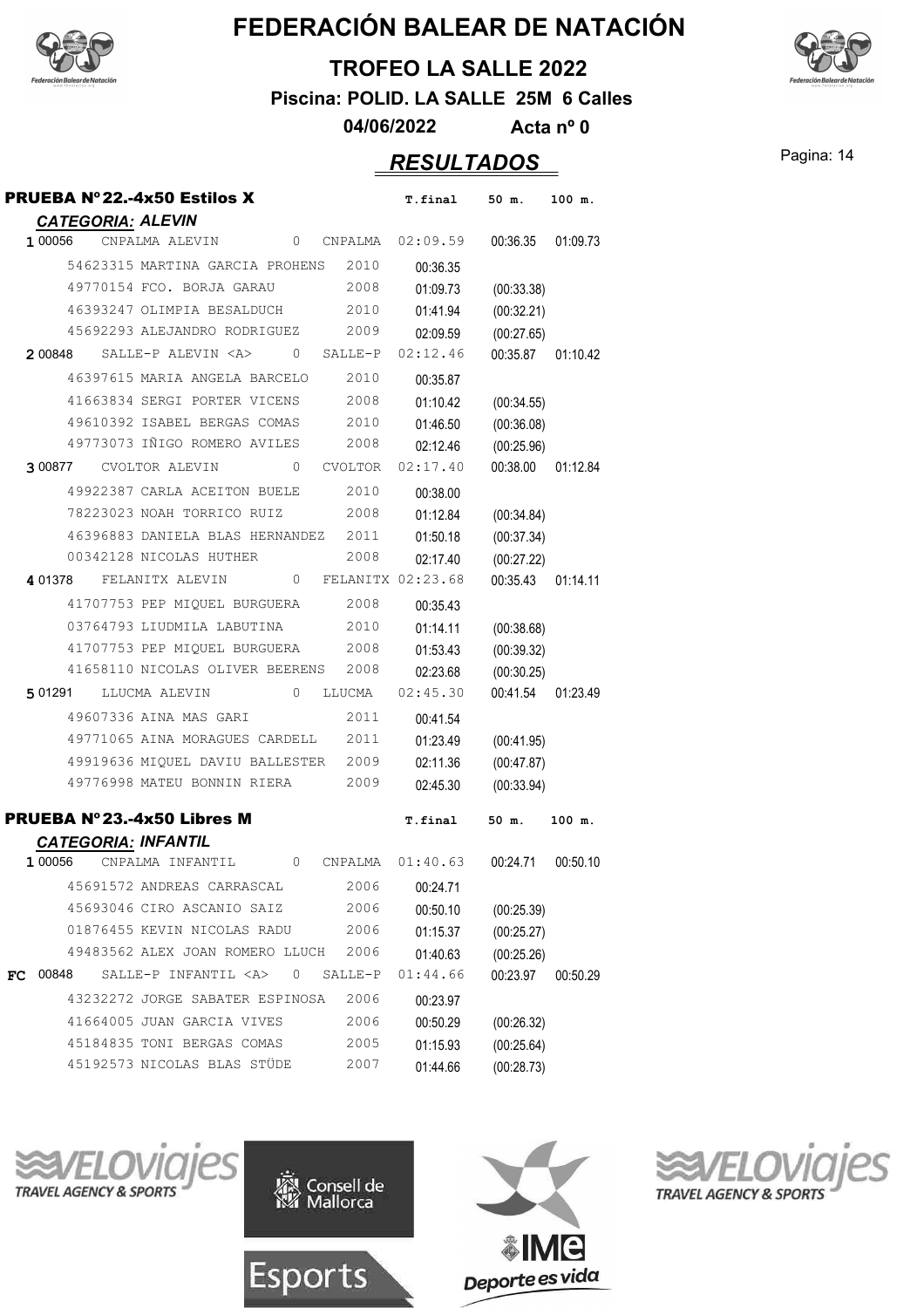



**Piscina: POLID. LA SALLE 25M 6 Calles**

**04/06/2022 Acta nº 0**

## Pagina: 15 *RESULTADOS*

| PRUEBA Nº23.-4x50 Libres M |                            |                                 |   |                   | T.final  | 50 m.      | 100 m.   |
|----------------------------|----------------------------|---------------------------------|---|-------------------|----------|------------|----------|
| 2 01728                    | <b>CATEGORIA: INFANTIL</b> | RAFANADAL INFANTIL              | 0 | RAFANADA 01:59.59 |          | 00:28.43   | 00:59.49 |
|                            |                            | 41621263 ADRIAN ACEDO PERPATH   |   | 2007              | 00:28.43 |            |          |
|                            |                            | 41658921 PAU BLANCO CASTILLO    |   | 2007              | 00:59.49 | (00:31.06) |          |
|                            |                            | 41620437 XAVIER RIERA DIAZ      |   | 2007              | 01:28.24 | (00:28.75) |          |
|                            |                            | 41659641 ANGEL MUÑOZ ARTIGUES   |   | 2006              | 01:59.59 | (00:31.35) |          |
| 00877                      | CVOLTOR INFANTIL           |                                 | 0 | CVOLTOR           | Baja     |            |          |
| PRUEBA Nº24.-4x50 Libres F |                            |                                 |   |                   | T.final  | 50 m.      | 100 m.   |
|                            | <b>CATEGORIA: INFANTIL</b> |                                 |   |                   |          |            |          |
| 1 01268                    | CAMPUSES INFANTIL          |                                 | 0 | CAMPUSES 01:51.37 |          | 00:27.88   | 00:54.68 |
|                            | 09690446 LUNA CHIMA        |                                 |   | 2007              | 00:27.88 |            |          |
|                            |                            | 45370786 LUCIA ROSER DE HOYOS   |   | 2008              | 00:54.68 | (00:26.80) |          |
|                            |                            | 45193097 JOANA MARIA SIERRA     |   | 2008              | 01:22.73 | (00:28.05) |          |
|                            |                            | 01579553 ESTELLA LLUM TONRATH   |   | 2007              | 01:51.37 | (00:28.64) |          |
| 2 00848                    |                            | SALLE-P INFANTIL <a></a>        | 0 | SALLE-P           | 01:58.14 | 00:29.64   | 00:57.87 |
|                            | 04346877 ELLA VERMEER      |                                 |   | 2008              | 00:29.64 |            |          |
|                            |                            | 49481148 EMMA FRAGA MORRONDO    |   | 2007              | 00:57.87 | (00:28.23) |          |
|                            |                            | 49928381 LUCIA SANTHA FERENCZI  |   | 2009              | 01:27.65 | (00:29.78) |          |
|                            |                            | 43471829 ELSA MARTINEZ ESTEVA   |   | 2007              | 01:58.14 | (00:30.49) |          |
| 3 00056                    | CNPALMA INFANTIL           |                                 | 0 | CNPALMA           | 02:00.50 | 00:30.21   | 00:59.49 |
|                            |                            | 45614994 AINA ABAD NUÑEZ        |   | 2008              | 00:30.21 |            |          |
|                            |                            | 49484379 LLUCIA AVELLA          |   | 2009              | 00:59.49 | (00:29.28) |          |
|                            |                            | 45372330 EMILIE SANCHEZ BUJOSA  |   | 2009              | 01:29.73 | (00:30.24) |          |
|                            |                            | 42391264 ANNA GENOVA RADEVA     |   | 2007              | 02:00.50 | (00:30.77) |          |
| 4 00877                    | CVOLTOR INFANTIL           |                                 | 0 | <b>CVOLTOR</b>    | 02:02.43 | 00:29.69   | 01:01.12 |
|                            |                            | 46394475 LAURA CASTAÑER NOGUERA |   | 2009              | 00:29.69 |            |          |
|                            |                            | 49920386 JULIA ARROM VILLALONGA |   | 2009              | 01:01.12 | (00:31.43) |          |
|                            |                            | 45613777 NEUS GREGORIO RIERA    |   | 2009              | 01:33.51 | (00:32.39) |          |
|                            |                            | 49770993 ERIKA BAYON BUENO      |   | 2008              | 02:02.43 | (00:28.92) |          |
| 5 01291                    | LLUCMA INFANTIL            |                                 | 0 | LLUCMA            | 02:20.67 | 00:31.88   | 01:05.45 |
|                            |                            | 49928607 ELENA AMOR BAUZA       |   | 2009              | 00:31.88 |            |          |
|                            |                            | 49606606 CECILIA MARTÍNEZ       |   | 2008              | 01:05.45 | (00:33.57) |          |
|                            |                            | 45699760 LAURA AVILA ANDREU     |   | 2009              | 01:40.21 | (00:34.76) |          |
|                            |                            | 46396813 CARLOTA ROJO CAPA      |   | 2009              | 02:20.67 | (00:40.46) |          |
| 01378                      | FELANITX INFANTIL          |                                 | 0 | FELANITX          | Baja     |            |          |









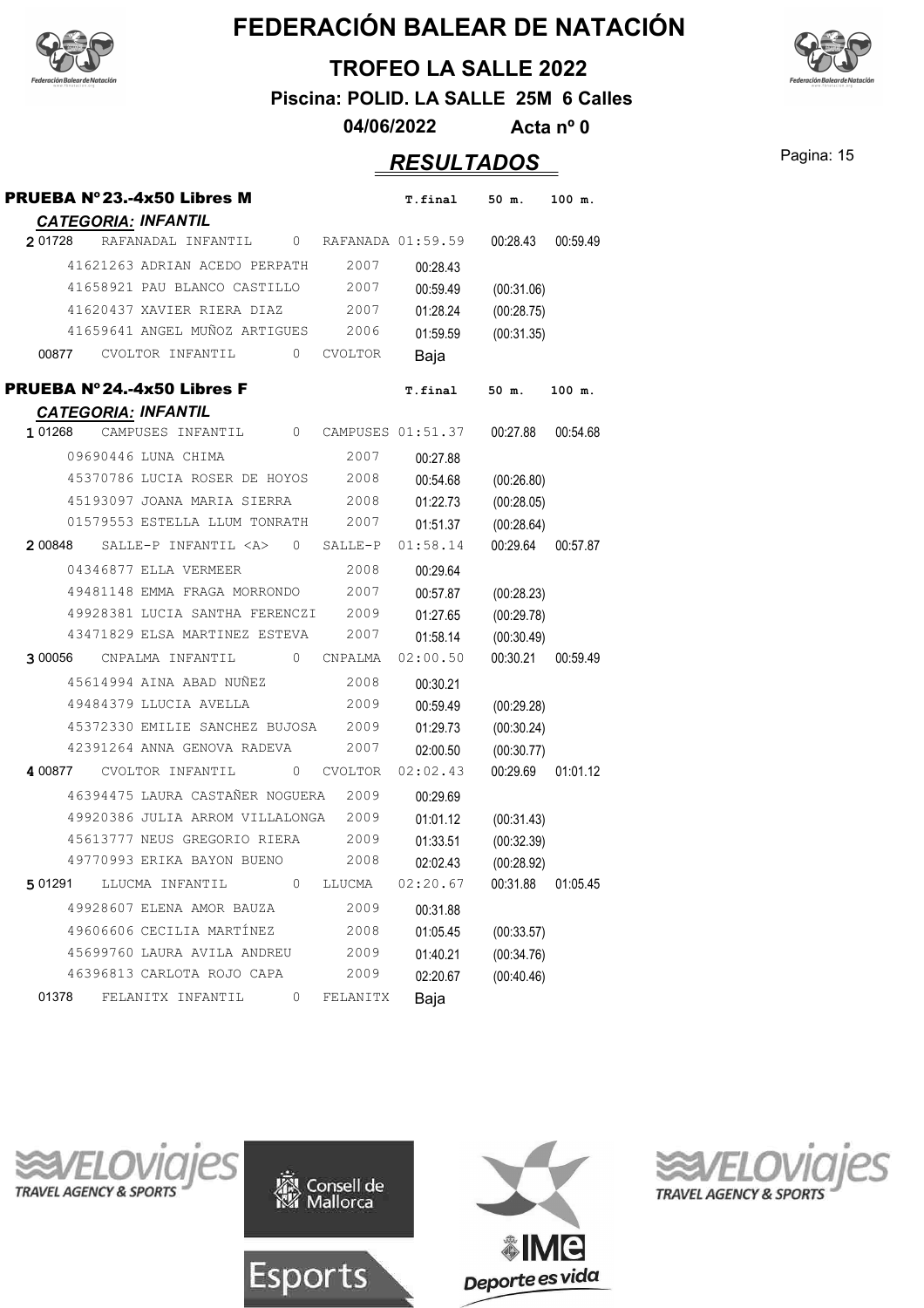



**TROFEO LA SALLE 2022**

**Piscina: POLID. LA SALLE 25M 6 Calles**

**04/06/2022 Acta nº 0**

#### Pagina: 16 *RESULTADOS*

| PRUEBA Nº25.-4x50 Libres M                                                  | T.final              | 50 m.                    | 100 m.   |
|-----------------------------------------------------------------------------|----------------------|--------------------------|----------|
| <b>CATEGORIA: JUN-ABS</b>                                                   |                      |                          |          |
| 1 00848<br>SALLE-P JUN-ABS <a><br/><math>\circ</math><br/>SALLE-P</a>       | 01:39.36             | 00:24.33                 | 00:49.56 |
| 43199949 KEVIN RUIZ BIOJO<br>2002                                           | 00:24.33             |                          |          |
| 43233522 ALFONSO REINA MORENO<br>2005                                       | 00:49.56             | (00:25.23)               |          |
| 43463962 HUGO GUERRERO LOPEZ<br>2005                                        | 01:14.59             | (00:25.03)               |          |
| 43470663 MARCOS SANCHEZ<br>2004                                             | 01:39.36             | (00:24.77)               |          |
| CNPALMA JUN-ABS<br>0<br>2 00056<br>CNPALMA                                  | 01:45.44             | 00:26.87                 | 00:52.01 |
| 07704218 DENIS MOLNAR<br>2004                                               | 00:26.87             |                          |          |
| 45699211 SAMUEL DIAZ GUERRERO<br>2003                                       | 00:52.01             | (00:25.14)               |          |
| 20000880 SACHA GIBBS<br>2005                                                | 01:18.22             | (00:26.21)               |          |
| 45185607 LLUIS VICENS BUJOSA<br>2005                                        | 01:45.44             | (00:27.22)               |          |
| 3 01291<br>LLUCMA JUN-ABS<br>$\Omega$<br>LLUCMA                             | 01:48.38             | 00:28.64                 | 00:59.78 |
| 49608204 RUBEN OLIVARES TORRICO<br>2006                                     | 00:28.64             |                          |          |
| 43460729 JAUME GARAU VILLALBA<br>2001                                       | 00:59.78             | (00:31.14)               |          |
| 49779754 JAIME RAMIS MEDINA<br>2006                                         | 01:21.45             | (00:21.67)               |          |
| 43463950 ALEJANDRO ARIAS GOMILA<br>2004                                     | 01:48.38             | (00:26.93)               |          |
| 00877<br>CVOLTOR JUN-ABS<br>$\Omega$<br><b>CVOLTOR</b>                      | Baja                 |                          |          |
|                                                                             |                      |                          |          |
|                                                                             |                      |                          |          |
| PRUEBA Nº26.-4x50 Libres F                                                  | T.final              | 50 m.                    | 100 m.   |
| <b>CATEGORIA: JUN-ABS</b>                                                   |                      |                          |          |
| 1 00848<br>SALLE-P JUN-ABS <a><br/>0<br/>SALLE-P</a>                        | 01:50.37             | 00:27.68                 | 00:55.45 |
| 04346837 JOSHA VERMEER<br>2006                                              | 00:27.68             |                          |          |
| 49868937 CARLA LLABRES PEDRET<br>2006                                       | 00:55.45             | (00:27.77)               |          |
| 45614949 JULIA MOREY REBASSA<br>2006                                        | 01:23.91             | (00:28.46)               |          |
| 49923805 MARTINA MANRESA<br>2005                                            | 01:50.37             | (00:26.46)               |          |
| 2 00056<br>CNPALMA JUN-ABS<br>$\Omega$<br>CNPALMA                           | 01:54.40             | 00:28.41                 | 00:56.21 |
| 49770151 ESTELA GARAU MORENO<br>2005                                        | 00:28.41             |                          |          |
| 41664031 SOFIA BARRIOS GIORNO<br>2005                                       | 00:56.21             | (00:27.80)               |          |
| 46388014 AINA THOMAS TABERNER<br>2006                                       | 01:26.35             | (00:30.14)               |          |
| 41543011 FRANCETTE GOMEZ<br>2005                                            | 01:54.40             | (00:28.05)               |          |
| <b>CVOLTOR JUN-ABS</b><br>$\Omega$<br><b>CVOLTOR</b><br>3 00877             | 01:54.69             | 00:29.42                 | 00:57.59 |
| 78223022 KIARA TORRICO RUIZ<br>2005                                         | 00:29.42             |                          |          |
| 41662194 LUCIA ROCA RODADO<br>2003                                          | 00:57.59             | (00:28.17)               |          |
| 43466209 ALEJANDRA RUIZ MARTIN<br>2003<br>45691467 MARTA BAÑOS VERA<br>2005 | 01:24.93<br>01:54.69 | (00:27.34)<br>(00:29.76) |          |







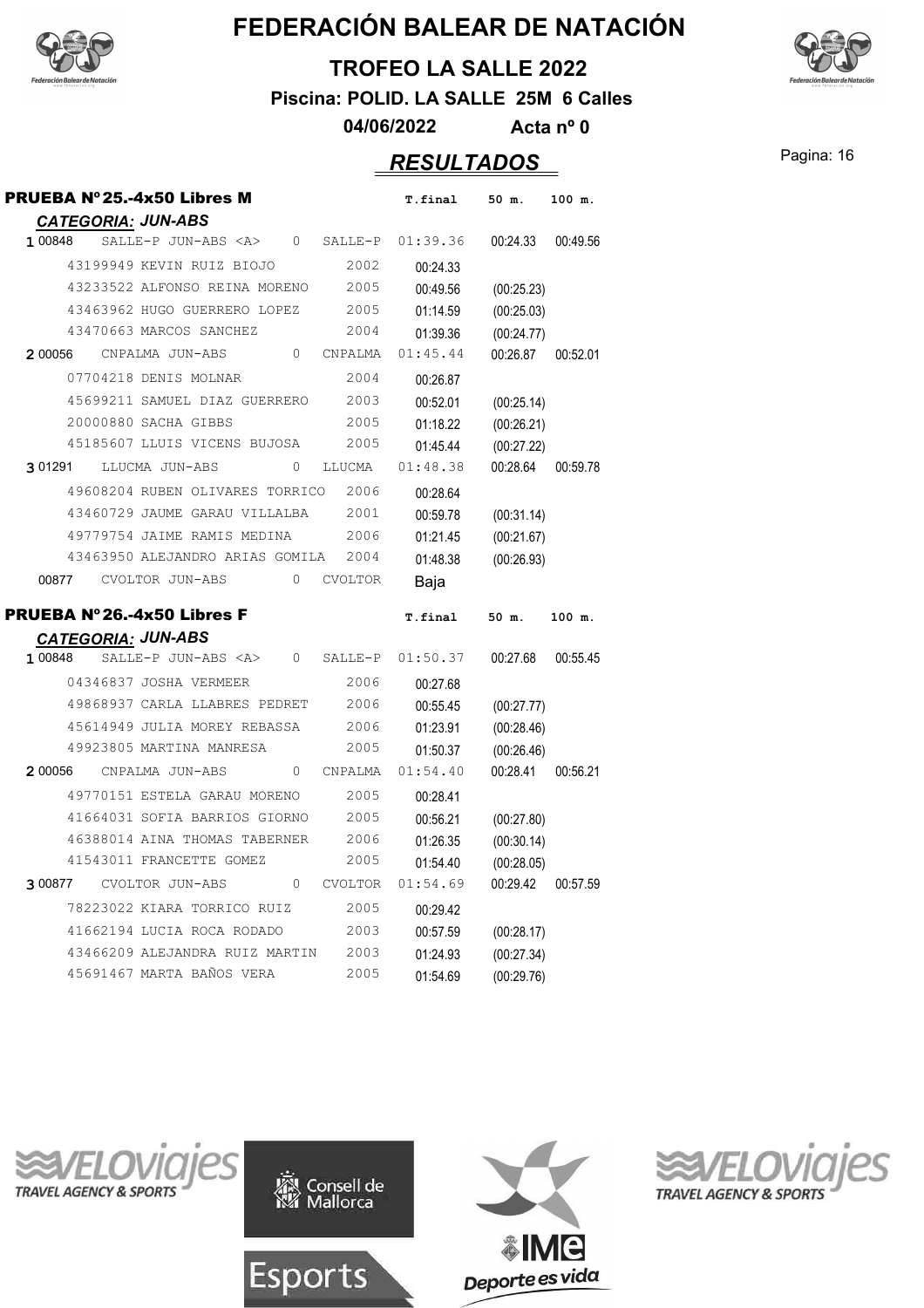



**Piscina: POLID. LA SALLE 25M 6 Calles**

**04/06/2022 Acta nº 0**

## Pagina: 17 *RESULTADOS*

| PRUEBA Nº27.-100 Mariposa M                                |          |                   | T.final              | 50 m.                |
|------------------------------------------------------------|----------|-------------------|----------------------|----------------------|
| <b>CATEGORIA: INFANTIL M</b>                               |          |                   |                      |                      |
| 145691572 ANDREAS CARRASCAL                                | 06       | CNPALMA           | 00:59.09             | 00:28.12             |
| 243476590 OLIVER TOLEDO PANIAGUA 07                        |          | MASTBAL           | 01:02.31             | 00:29.36             |
| 345693046 CIRO ASCANIO SAIZ                                | 06       | CNPALMA           | 01:03.34             | 00:29.85             |
| 443470583 PAU REY GARCIA                                   | 07       | <b>NCALVIA</b>    | 01:04.05             | 00:29.67             |
| 541621263 ADRIAN ACEDO PERPATH                             | 07       | RAFANADA 01:08.92 |                      | 00:31.83             |
| 645192573 NICOLAS BLAS STÜDE                               | 07       | SALLE-P           | 01:11.26             | 00:33.53             |
| 21225013 ADAM DIB                                          | 07       | CAMPUSES          | Desc                 |                      |
| 43477211 ALBERTO EGEA RUIZ                                 | 07       | SALLE-P           | N.p.                 |                      |
|                                                            |          |                   |                      |                      |
| <b>CATEGORIA: JUNIOR M</b><br>143471880 JORDI CINTA PEREZ  | 05       | CN.INCA           | 01:00.50             | 00:29.23             |
| 201653059 DANIEL MAURER                                    | 05       | SALLE-P           | 01:03.71             | 00:28.78             |
| 343227645 DANIEL LLOMPART                                  | 05       | SALLE-P           | 01:04.00             | 00:28.82             |
| 4 43463950 ALEJANDRO ARIAS GOMILA 04                       |          | LLUCMA            | 01:21.00             | 00:35.53             |
| 43233522 ALFONSO REINA MORENO                              | 05       | SALLE-P           | Desc                 |                      |
|                                                            |          |                   |                      |                      |
| <b>CATEGORIA: SENIOR M</b><br>143478908 ADRIA SARD PUIGROS |          | CNPALMA           |                      |                      |
| 243205973 SALVADOR REYNES                                  | 01<br>02 | CNPALMA           | 00:58.57             | 00:27.35<br>00:27.65 |
| 343480370 JAUME RIBAS MONSERRAT                            | 01       | LLUCMA            | 01:00.40<br>01:17.42 | 00:29.22             |
| 41691059 IVAN TRIBALDOS LOPEZ                              | 00       |                   |                      |                      |
|                                                            |          | LLUCMA            | Desc                 |                      |
| PRUEBA Nº28.-100 Mariposa F                                |          |                   | T.final              | 50 m.                |
| <b>CATEGORIA: INFANTIL F</b>                               |          |                   |                      |                      |
| 145614991 ELISABETH ABAD NUÑEZ                             | 08       | CNPALMA           | 01:07.76             | 00:32.27             |
| 245691319 BEATRIZ GIJON CASTRO                             | 09       | SALLE-P           | 01:09.76             | 00:33.17             |
| 341659557 MARGALIDA CERDA                                  | 07       | FELANITX 01:09.95 |                      | 00:33.12             |
| 443473466 CLAUDIA GELABERT RUBIO 07                        |          | CNPALMA           | 01:10.00             | 00:32.73             |
| 543479700 AGNES MAYOL SERRA                                | 07       | SALLE-P           | 01:10.31             | 00:32.84             |
| 645370765 AINA FERNANDEZ BERTH                             | 08       | <b>CVOLTOR</b>    | 01:11.55             | 00:34.09             |
| <b>741662594 ESTHER PENALVA</b>                            | 07       | SALLE-P           | 01:11.56             | 00:33.73             |
| 8 49925383 MARTA SANDIN POLO                               | 07       | SALLE-P           | 01:12.47             | 00:33.59             |
| 943476920 LUCIA DEL VALLE MARIN                            | 07       |                   | CAMPUSES 01:15.52    | 00:34.59             |
| 10 03086090 LUCIA BRIGUGLIO                                | 09       | SALLE-P           | 01:15.81             | 00:34.03             |
| 1145697326 AINA GONZALEZ                                   | 07       | SALLE-P           | 01:16.84             | 00:35.83             |
| 12 46390955 MARTINA SERRA MARTINEZ 09                      |          | SALLE-P           | 01:20.55             | 00:37.50             |
|                                                            | 08       | SALLE-P           | 01:22.09             | $\ddot{\phantom{a}}$ |
| 13 49770483 SILVIA PEREZ CAMACHO                           |          |                   |                      |                      |









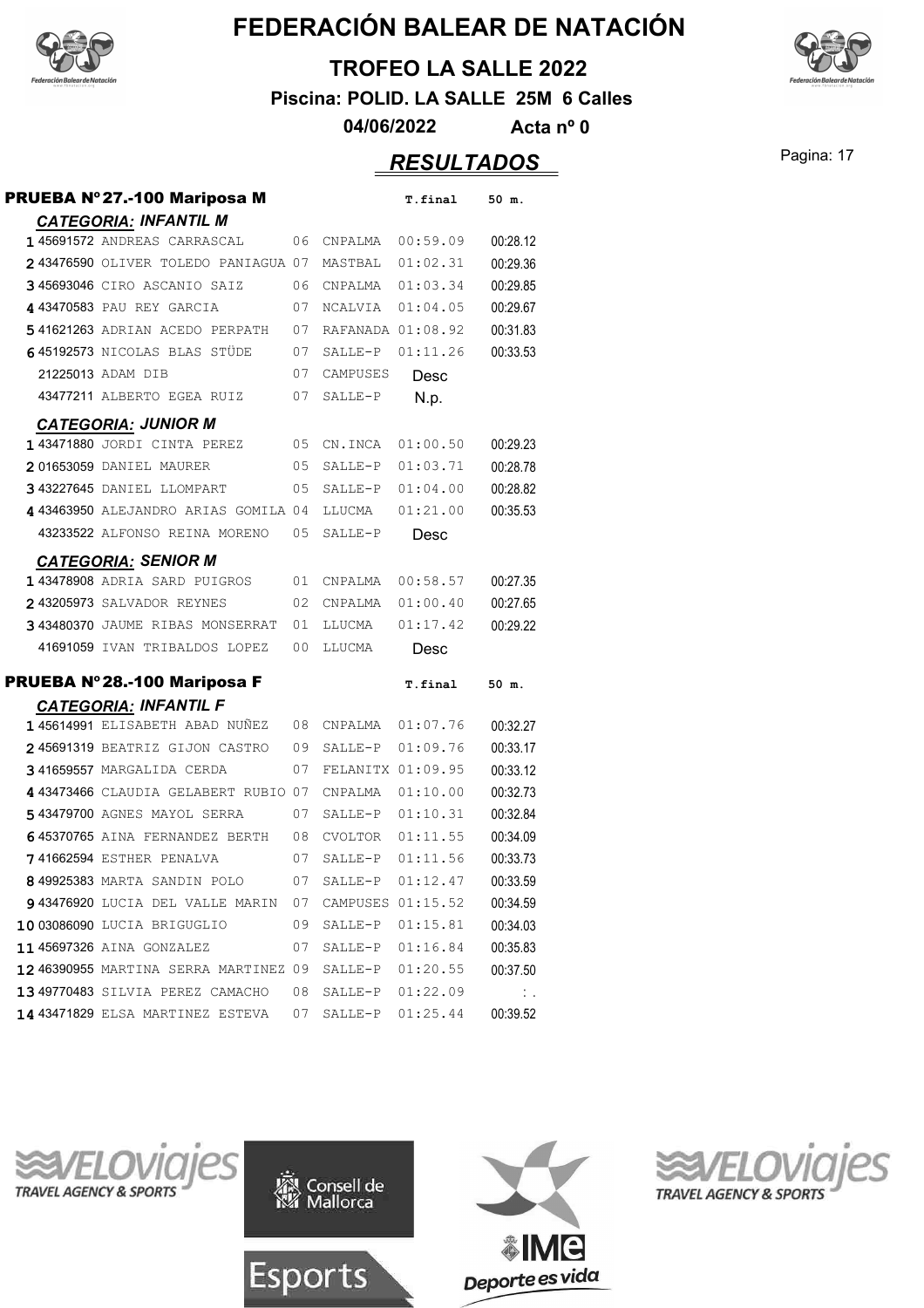

#### **TROFEO LA SALLE 2022**

**Piscina: POLID. LA SALLE 25M 6 Calles**

**04/06/2022 Acta nº 0**

## Pagina: 18 *RESULTADOS*

| PRUEBA Nº28.-100 Mariposa F<br><b>CATEGORIA: INFANTIL F</b> |                   | T.final  | 50 m.    |
|-------------------------------------------------------------|-------------------|----------|----------|
| 15 46396813 CARLOTA ROJO CAPA<br>09                         | LLUCMA            | 01:25.73 | 00:40.52 |
| <b>CATEGORIA: JUNIOR F</b>                                  |                   |          |          |
| 1 04346837 JOSHA VERMEER<br>06                              | SALLE-P           | 01:06.27 | 00:30.71 |
| 243573918 NADIA CORRADINI<br>05                             | SALLE-P           | 01:07.22 | 00:31.70 |
| 341664031 SOFIA BARRIOS GIORNO<br>05                        | CNPALMA           | 01:08.27 | 00:32.37 |
| 478223022 KIARA TORRICO RUIZ<br>05                          | <b>CVOLTOR</b>    | 01:08.40 | 00:31.81 |
| 549868937 CARLA LLABRES PEDRET<br>06                        | SALLE-P           | 01:09.52 | 00:33.12 |
| 641543011 FRANCETTE GOMEZ<br>05                             | CNPALMA           | 01:10.33 | 00:32.90 |
| 746389239 LEYRE LUMBRERAS ROJO<br>06                        | SALLE-P           | 01:11.09 | 00:32.85 |
| 8 43233035 LAURA SIMO PEREZ<br>05                           | SALLE-P           | 01:13.62 | 00:33.87 |
| 946388014 AINA THOMAS TABERNER<br>06                        | CNPALMA           | 01:17.31 | 00:35.36 |
| <b>CATEGORIA: SENIOR F</b>                                  |                   |          |          |
| 145187152 AITANA ROMAN ANDUJAR<br>02                        | CNPALMA           | 01:09.94 | 00:32.82 |
| 246394473 NEREA CASTAÑER NOGUERA 03                         | CVOLTOR           | 01:09.96 | 00:33.08 |
| 341543010 CARME GOMEZ CAMPINS<br>03                         | CNPALMA           | 01:12.13 | 00:33.62 |
| PRUEBA Nº 29.-100 Espalda M<br><b>CATEGORIA: INFANTIL M</b> |                   | T.final  | 50 m.    |
| 143473869 JAVIER LOPEZ GUILLEN<br>06                        | CN.INCA           | 01:01.95 | 00:29.90 |
| 245693738 JAUME PONS SANTAMARIA<br>06                       | CNMURO            | 01:03.59 | 00:30.68 |
| 345192768 MARC CASTRO ARQUES<br>07                          | CAMPUSES 01:04.89 |          | 00:31.62 |
| 441619398 DANIEL SERVERA GODOY<br>06                        | ES.ARTA           | 01:08.31 | 00:33.59 |
| 541663102 ALEXANDRU MEDREA<br>07                            | CNPALMA           | 01:08.62 | 00:33.73 |
| 646390814 ANTONI ALBERT TRIAY<br>07                         | CNMURO            | 01:12.83 | 00:35.13 |
| <b>CATEGORIA: JUNIOR M</b>                                  |                   |          |          |
| 143470663 MARCOS SANCHEZ<br>04                              | SALLE-P           | 01:00.29 | 00:29.07 |
| PRUEBA Nº30.-100 Espalda F<br><b>CATEGORIA: INFANTIL F</b>  |                   | T.final  | 50 m.    |
| <b>145193097</b> JOANA MARIA SIERRA<br>08                   | CAMPUSES 01:06.54 |          | 00:32.40 |
| 243475079 SARAH HOLGADO BARAHONA 07                         | CNPALMA 01:07.79  |          | 00:33.15 |
| 343481556 AINA TOMAS TOMAS<br>08                            | CAMPUSES 01:08.24 |          | 00:32.78 |
| 441622239 MARINA DIAZ PERELLO<br>07                         | FELANITX 01:08.42 |          | 00:33.48 |
| 545193826 Mª VICTORIA CAÑADILLAS 08                         | CNPALMA           | 01:12.11 | 00:35.15 |
| 645614889 MARIA REINA MORENO<br>07                          | SALLE-P           | 01:12.37 | 00:34.57 |
| 749868938 JULIA LLABRES PEDRET<br>09                        | SALLE-P           | 01:13.51 | 00:36.19 |
| 846388063 ANA HERNANDEZ CERDO<br>08                         | SALLE-P           | 01:18.17 | 00:38.15 |









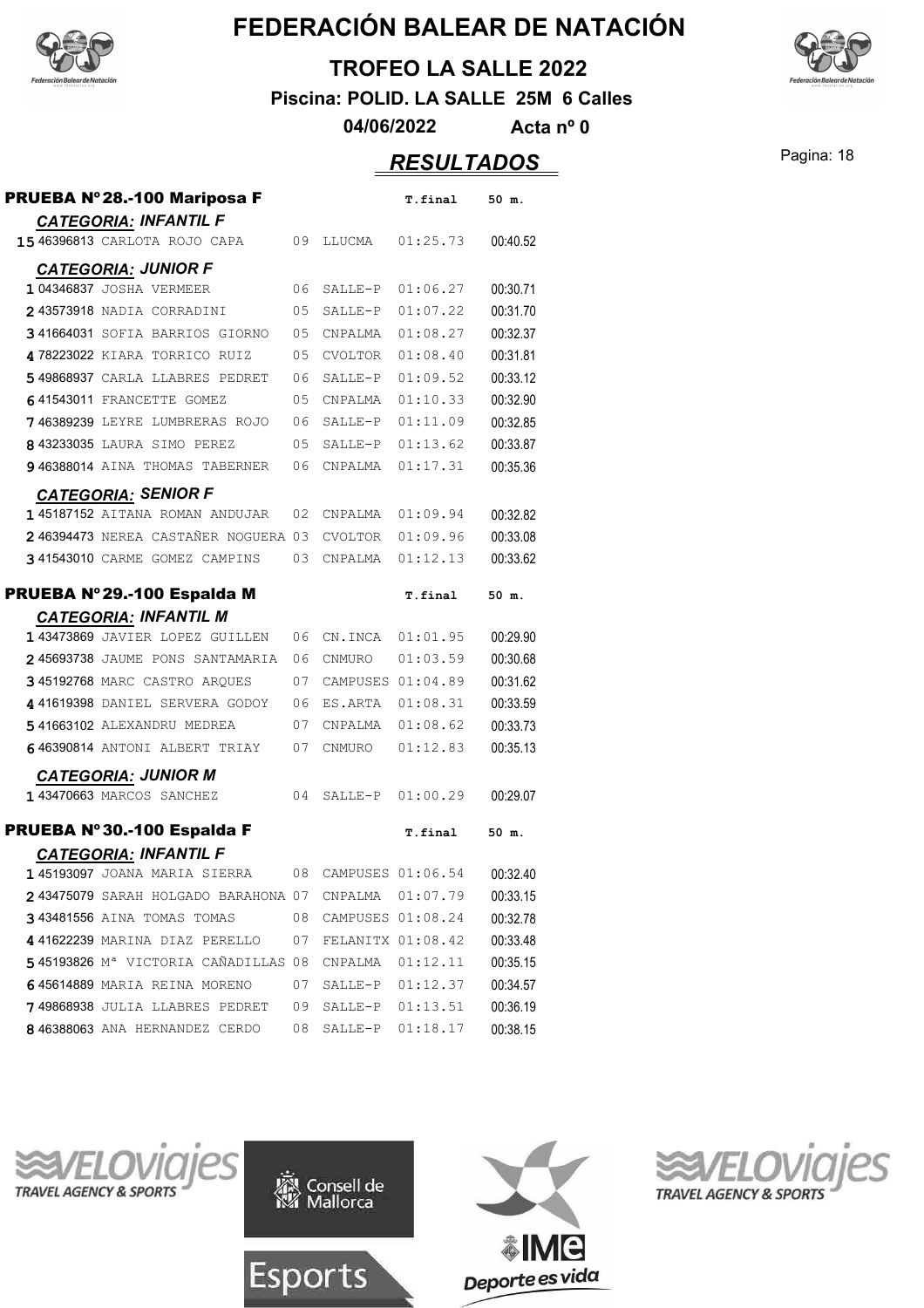



**Piscina: POLID. LA SALLE 25M 6 Calles**

**04/06/2022 Acta nº 0**

## Pagina: 19 *RESULTADOS*

| PRUEBA Nº30.-100 Espalda F                 |     |                   | T.final  | 50 m.    |
|--------------------------------------------|-----|-------------------|----------|----------|
| <b>CATEGORIA: INFANTIL F</b>               |     |                   |          |          |
| 941659846 MARIA CIRER CABOT                | 09  | CNPALMA           | 01:18.35 | 00:38.28 |
| 10 47433046 ALBA PRATS MARTINEZ            | 07  | PORTUS            | 01:18.64 | 00:37.92 |
| 11 41661081 NEUS MAS ALCON                 | 09  | FELANITX 01:19.56 |          | 00:38.21 |
| 12 45613777 NEUS GREGORIO RIERA            | 09  | <b>CVOLTOR</b>    | 01:20.34 | 00:39.58 |
| 13 46390096 MARINA IGUAL SALOM             | 08  | CAMPUSES 01:25.89 |          | 00:40.63 |
| 45370786 LUCIA ROSER DE HOYOS              | 08  | CAMPUSES          | Desc     |          |
| 45189548 MARTA SERRA REGAL                 | 07  | CN.INCA           | N.p.     |          |
| <b>CATEGORIA: JUNIOR F</b>                 |     |                   |          |          |
| 1 49923806 MARIONA MANRESA                 | 06  | SALLE-P           | 01:06.09 | 00:32.00 |
| 241622760 ANGELS MARTI GINARD              | 06  | ES.ARTA           | 01:10.04 | 00:33.52 |
| 345614937 AUREA PALMER FRAU                | 06  | CNPALMA           | 01:16.43 | 00:36.71 |
| PRUEBA Nº 31.-100 Braza M                  |     |                   | T.final  | 50 m.    |
| <b>CATEGORIA: INFANTIL M</b>               |     |                   |          |          |
| 1 49922759 JAVIER HERNANDEZ                | 07  | MASTBAL           | 01:09.56 | 00:33.38 |
| 245192656 GERARD DOMENECH DE LA            | 07  | CAMPUSES 01:13.44 |          | 00:34.44 |
| 345613692 JOAN BORDOY TASCON               | 07  | <b>NCALVIA</b>    | 01:15.92 | 00:35.59 |
| 445696312 POL VALLESPIR TORAN              | 07  | CN.INCA           | 01:17.40 | 00:35.47 |
| 545698049 XISCO OUINTANILLA                | 07  | CNPALMA           | 01:18.67 | 00:36.06 |
| 641659641 ANGEL MUÑOZ ARTIGUES             | 06  | RAFANADA 01:21.69 |          | 00:38.93 |
| 745190494 GABRIEL JOHN CENA                | 07  | MASTBAL           | 01:24.26 | 00:39.03 |
| 8 41658921 PAU BLANCO CASTILLO             | 07  | RAFANADA 01:28.36 |          | 00:40.64 |
| 01876455 KEVIN NICOLAS RADU                | 06  | CNPALMA           | Desc     |          |
| 41623479 ANDREU APARICIO                   | 06  | CN.INCA           | N.p.     |          |
| 41661947 TOMEU JULIA MAIMO                 | 07  | FELANITX          | Baja     |          |
| <b>CATEGORIA: JUNIOR M</b>                 |     |                   |          |          |
| 143466210 MARCOS RUIZ MARTIN               | 05  | <b>CVOLTOR</b>    | 01:12.61 | 00:34.47 |
| 2 20000880 SACHA GIBBS                     | 0.5 | CNPALMA           | 01:13.90 | 00:34.90 |
| 307704218 DENIS MOLNAR                     | 04  | CNPALMA           | 01:14.83 | 00:35.06 |
| <b>445614938</b> GUILLEM FEMENIA CRESPI 05 |     | $SALLE-P$         | 01:16.48 | 00:35.93 |
| 545697045 MARTIN VILI GRIGOROV             | 0.5 | CNPALMA           | 01:17.84 | 00:36.29 |
| 646392835 DIEGO AMOR SORIANO               | 05  | LLUCMA            | 01:18.43 | 00:36.97 |
| 741663833 ALBERT PORTER VICENS             | 05  | SALLE-P           | 01:20.68 | 00:36.09 |









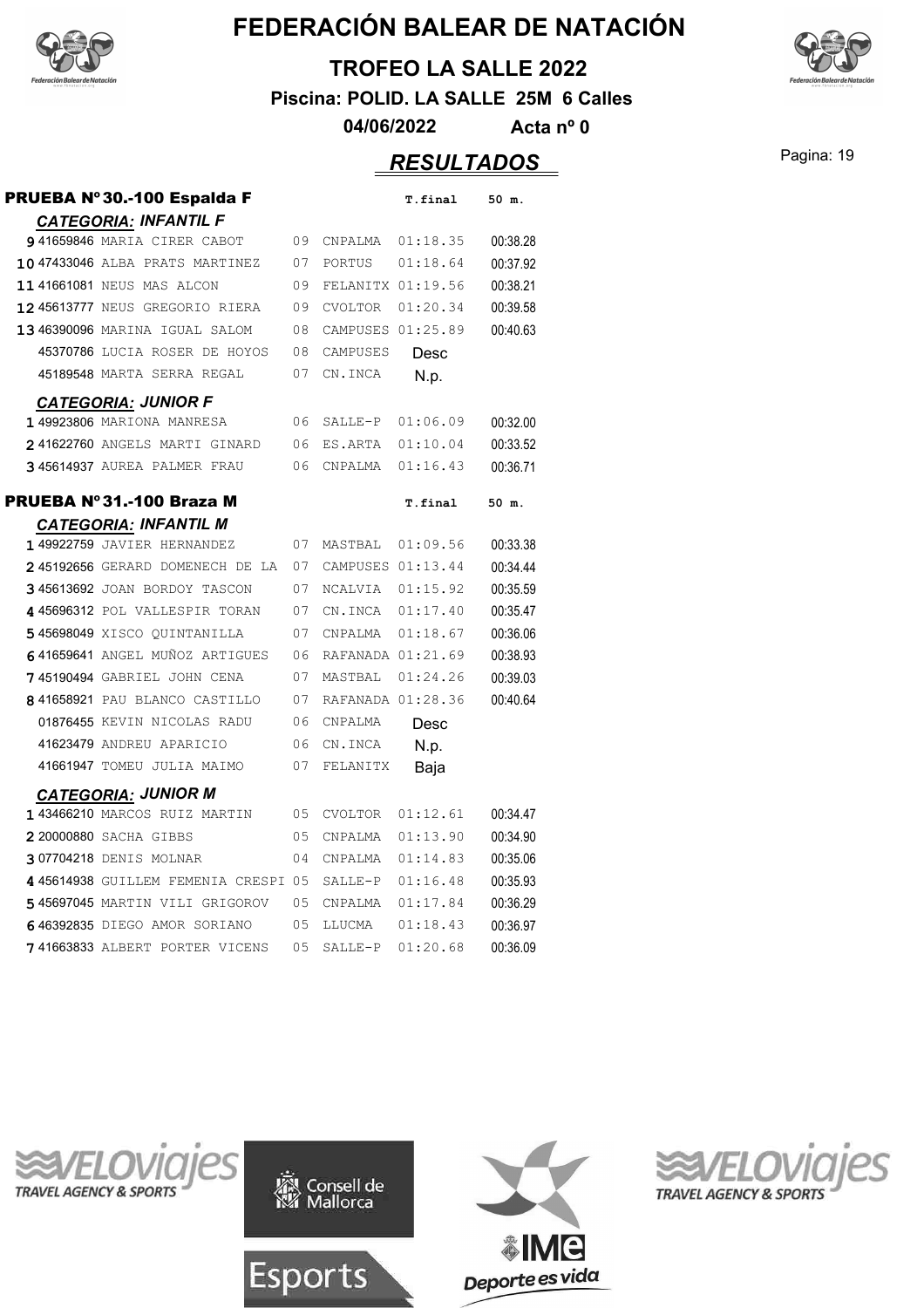

#### **TROFEO LA SALLE 2022**

**Piscina: POLID. LA SALLE 25M 6 Calles**

**04/06/2022 Acta nº 0**

## Pagina: 20 *RESULTADOS*

| PRUEBA Nº 31.-100 Braza M           |    |                   | T.final  | 50 m.    |
|-------------------------------------|----|-------------------|----------|----------|
| <b>CATEGORIA: SENIOR M</b>          |    |                   |          |          |
| 143199949 KEVIN RUIZ BIOJO          | 02 | SALLE-P           | 01:08.24 | 00:31.46 |
| 246392451 MARC FALCO GUILLEM        | 03 | SALLE-P           | 01:08.71 | 00:32.49 |
| 345699211 SAMUEL DIAZ GUERRERO      | 03 | CNPALMA           | 01:10.59 | 00:33.37 |
| 443463961 ADRIAN GUERRERO LOPEZ     | 01 | SALLE-P           | 01:12.53 | 00:33.52 |
| 443198413 JOEL TRETT OLIVER         | 02 | CNPALMA           | 01:12.53 | 00:34.10 |
| 643478107 SEBASTIA CRESPI           | 01 | CN.INCA           | 01:19.24 | 00:37.32 |
| PRUEBA Nº 32.-100 Braza F           |    |                   | T.final  | 50 m.    |
| <b>CATEGORIA: INFANTIL F</b>        |    |                   |          |          |
| 101579553 ESTELLA LLUM TONRATH      | 07 | CAMPUSES 01:15.41 |          | 00:35.23 |
| 249481148 EMMA FRAGA MORRONDO       | 07 | SALLE-P           | 01:15.68 | 00:35.55 |
| 349770993 ERIKA BAYON BUENO         | 08 | <b>CVOLTOR</b>    | 01:19.84 | 00:37.94 |
| 441692086 LAIA REUS SANS            | 09 | CN.INCA           | 01:21.11 | 00:38.60 |
| 545697330 MARIA DE LLUCH            | 07 | SALLE-P           | 01:21.58 | 00:38.40 |
| 645184949 CLAUDIA FRANCO            | 08 | CNPALMA           | 01:21.99 | 00:38.81 |
| 749920386 JULIA ARROM VILLALONGA 09 |    | CVOLTOR           | 01:24.56 | 00:40.60 |
| 845697729 PAULA MELIS FERRER        | 09 | CNPALMA           | 01:26.39 | 00:41.38 |
| 949614755 NEUS MARCO ESCRIBANO      | 09 | SALLE-P           | 01:27.36 | 00:41.56 |
| 1049770484 MARIOLA PEREZ CAMACHO    | 08 | SALLE-P           | 01:27.99 | 00:41.03 |
| 1146395107 SOFIA LOPEZ GUILLEN      | 09 | CN.INCA           | 01:30.14 | 00:41.71 |
| <b>12 45185729 MIREIA VANRELL</b>   | 07 | CNPALMA           | 01:31.29 | 00:43.46 |
| 1341709410 MARTA JULIA MARTORELL    | 07 | FELANITX 01:32.49 |          | 00:43.69 |
| 14 41692348 PILAR FEMENIAS GARCIA   | 08 | RAFANADA 01:35.13 |          | 00:43.93 |
| 1541661137 LAURA JAREÑO PERELLO     | 09 | RAFANADA 01:42.59 |          | 00:47.77 |
| 1645611917 MARTA LLIZO ARROM        | 07 | CN.INCA           | 01:43.80 | 00:47.84 |
| 46392188 NEREA CASTILLO LOPEZ       | 08 | NCALVIA           | Desc     |          |
| 49919717 ERIKA HERREROS LOPEZ       | 07 | SALLE-P           | N.p.     |          |
| 00969372 ELENA ALEXANDRA ILIE       | 08 | <b>RAFANADA</b>   | Baja     |          |
| <b>CATEGORIA: JUNIOR F</b>          |    |                   |          |          |
| 143475268 MARTA CHUN ROCA           | 05 | CVOLTOR           | 01:26.15 | 00:40.31 |
| 243474335 MARTA NADAL CANET         | 06 | NCALVIA           | 01:28.64 | 00:41.47 |
| 41623989 EMMA GRIMALT OBRADOR       | 06 | FELANITX          | Desc     |          |









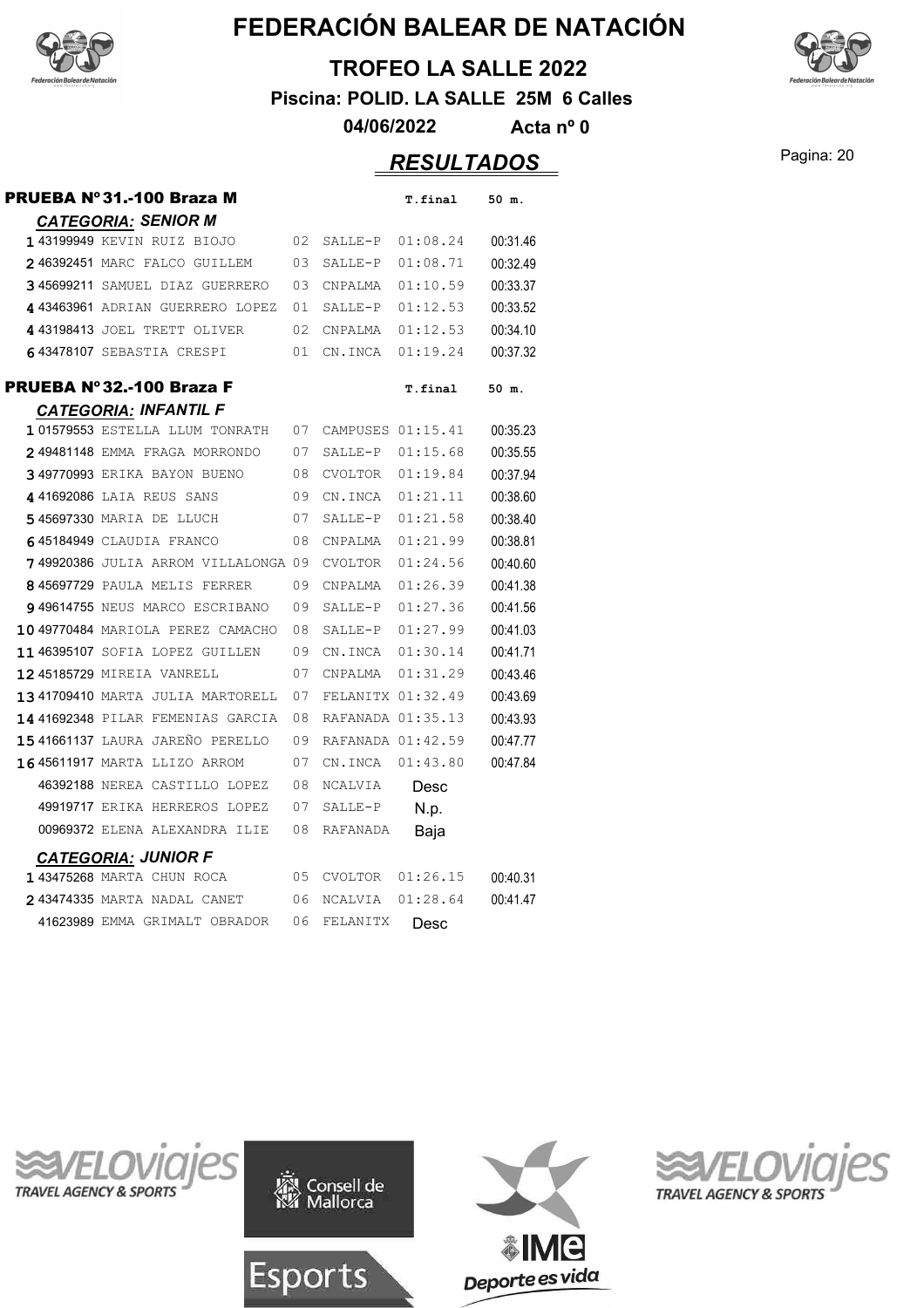

#### **TROFEO LA SALLE 2022**

**Piscina: POLID. LA SALLE 25M 6 Calles**

**04/06/2022 Acta nº 0**

## Pagina: 21 *RESULTADOS*

| PRUEBA Nº 32.-100 Braza F                             |      |                   | T.final             | 50 m.    |
|-------------------------------------------------------|------|-------------------|---------------------|----------|
| <b>CATEGORIA: SENIOR F</b>                            |      |                   |                     |          |
| 143466209 ALEJANDRA RUIZ MARTIN                       | 03   | CVOLTOR           | 01:17.99            | 00:36.72 |
| 245184053 AINA TOMAS HERNANDEZ                        | 04   | CNPALMA           | 01:20.46            | 00:37.45 |
| 343480417 MARIA BURGUERA MOREY 03                     |      | CNPALMA           | 01:22.85            | 00:38.51 |
| PRUEBA Nº33.-100 Libres M                             |      |                   | T.final             | 50 m.    |
| <b>CATEGORIA: INFANTIL M</b>                          |      |                   |                     |          |
| 143232272 JORGE SABATER ESPINOSA 06                   |      | SALLE-P           | 00:52.23            | 00:25.31 |
| 249483562 ALEX JOAN ROMERO LLUCH 06                   |      | CNPALMA           | 00:56.60            | 00:27.09 |
| 345188997 LLUC ZANIN BARCELO                          | 07   | NCALVIA           | 00:58.10            | 00:27.92 |
| 441663863 TOMEU BONET BONET                           | - 07 | CNPALMA           | 00:58.64            | 00:28.01 |
| <b>549779754</b> JAIME RAMIS MEDINA                   | - 06 | LLUCMA            | 00:59.67            | 00:28.79 |
| 646392195 MIGUEL ANGEL SUÑER                          | 06   | CNPALMA           | 01:00.22            | 00:29.09 |
| 743476877 VICTOR CASTAÑER                             | 06   | CNPALMA           | 01:01.19            | 00:28.98 |
| 845696311 JAUME VALLESPIR TORAN                       | 06   | CN.INCA           | 01:01.53            | 00:29.18 |
| 945699322 ALEX BOLINCHES ULICNY                       | 06   | RAFANADA 01:02.23 |                     | 00:29.60 |
| 1045189060 JORDI PEREZ GARCIA                         | 07   | CAMPUSES 01:03.37 |                     | 00:30.46 |
| 11 41664005 JUAN GARCIA VIVES                         | 06   | SALLE-P           | 01:03.78            | 00:30.63 |
| 1245372910 FRANCESC SOLIVELLAS                        | 06   | CN.INCA           | 01:03.87            | 00:30.15 |
| 1341620437 XAVIER RIERA DIAZ                          | 07   | RAFANADA 01:04.31 |                     | 00:30.88 |
| 14 49608204 RUBEN OLIVARES TORRICO 06                 |      | LLUCMA            | 01:04.73            | 00:31.18 |
| 1549923209 GABRIEL SUÑER MANZANO                      | 07   | SALLE-P           | 01:05.46            | 00:31.76 |
| 1643474250 ADRIAN BAUZA                               | 07   | MASTBAL           | 01:13.19            | 00:34.76 |
| 1741707584 MIQUEL LLOMPART FOREJT 07                  |      | CNMURO            | 01:13.81            | 00:34.79 |
| 43461584 PAU SOCIAS ROIG                              | 06   | <b>CVOLTOR</b>    | N.p.                |          |
| 45187628 XAVIER PUIG BLANCO                           | 07   | NCALVIA           | Baja                |          |
| <b>CATEGORIA: JUNIOR M</b>                            |      |                   |                     |          |
| 143483056 JOSEP CASTRO TORRENS                        | 05   | CAMPUSES 00:52.59 |                     | 00:25.25 |
| 245370659 ALEJANDRO GOMEZ MILLAN 05 CAMPUSES 00:55.65 |      |                   |                     | 00:26.31 |
| 343463962 HUGO GUERRERO LOPEZ                         | 05   | SALLE-P           | 00:56.41            | 00:26.95 |
| 445184835 TONI BERGAS COMAS 05 SALLE-P 00:58.60       |      |                   |                     | 00:27.59 |
| 443479936 DANIEL CALZETTA TORRES 05 MASTBAL 00:58.60  |      |                   |                     | 00:27.92 |
| 645611299 JUAN MANUEL NUÑEZ                           |      |                   | 05 CNPALMA 00:59.43 | 00:28.92 |
| 745185607 LLUIS VICENS BUJOSA 05                      |      |                   |                     | 00:28.86 |
| 841659206 LLUIS NEBOT REYES 05                        |      |                   | RAFANADA 01:03.70   | 00:30.44 |
| 945187470 URIEL HARO PEREZ 05                         |      |                   | CAMPUSES 01:06.37   | 00:31.28 |
| 10 45191890 GABRIEL REUS MEDIALDEA 04                 |      |                   |                     | 00:32.63 |
| 09897080 ALEX EMERY SACH                              | 05   | SALLE-P           | Baja                |          |









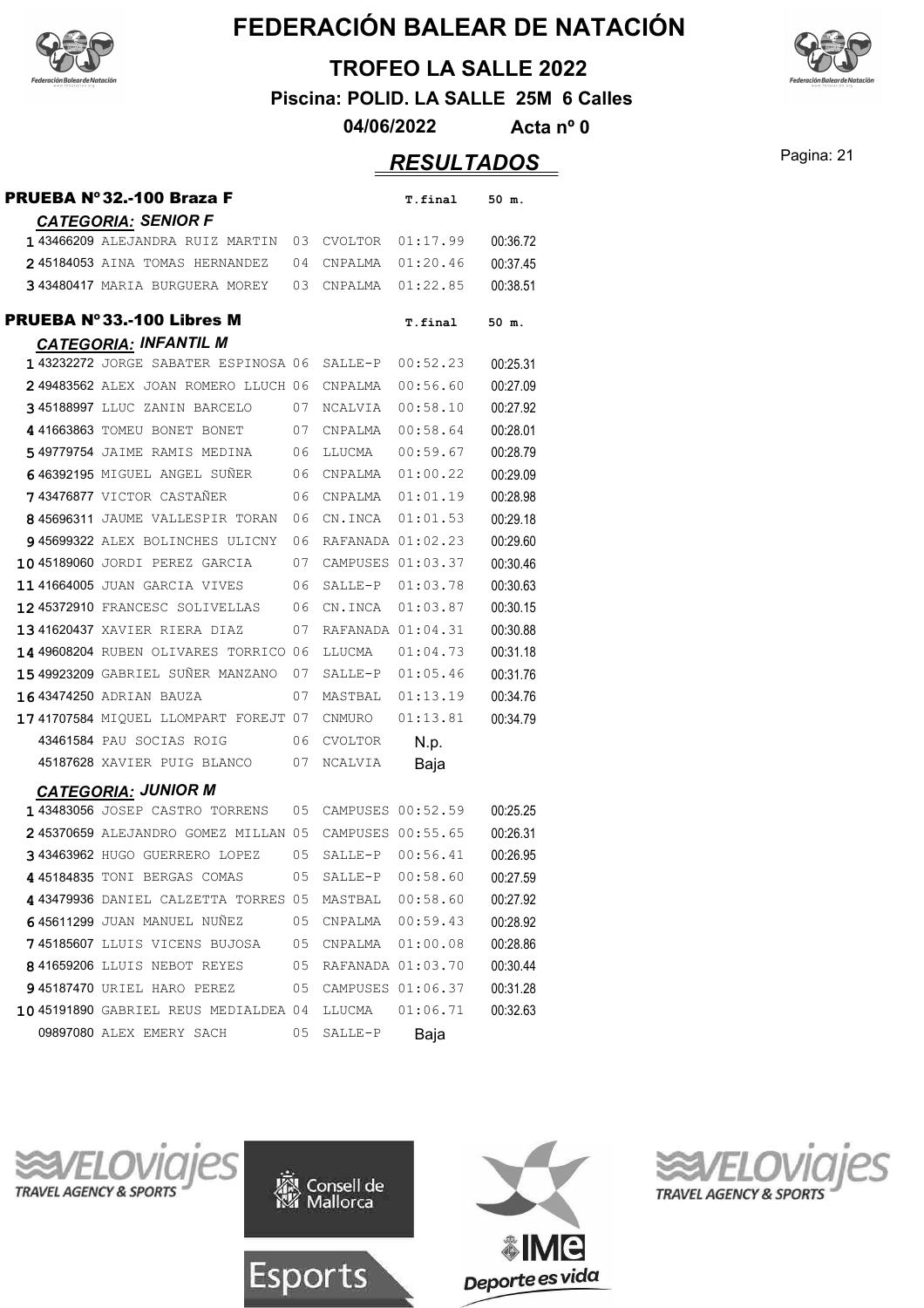

#### **TROFEO LA SALLE 2022**

**Piscina: POLID. LA SALLE 25M 6 Calles**

**04/06/2022 Acta nº 0**

## **RESULTADOS** Pagina: 22

| PRUEBA Nº33.-100 Libres M                                     |    |                   | T.final  | 50 m.    |
|---------------------------------------------------------------|----|-------------------|----------|----------|
| <b>CATEGORIA: SENIOR M</b>                                    |    |                   |          |          |
| 143205972 JOAN REYNES VALLVERDU                               | 97 | CNPALMA           | 00:51.96 | 00:25.08 |
| 273003854 CARLOS GARZARAN AMO                                 | 90 | CNPALMA           | 00:54.66 | 00:25.95 |
| 341618413 JOAN EVANGELISTI                                    | 01 | LLUCMA            | 00:58.40 | 00:27.94 |
| 443460729 JAUME GARAU VILLALBA                                | 01 | LLUCMA            | 00:58.87 | 00:29.04 |
| PRUEBA Nº34.-100 Libres F                                     |    |                   | T.final  | 50 m.    |
| <b>CATEGORIA: INFANTIL F</b><br><b>104346877 ELLA VERMEER</b> | 08 | SALLE-P           | 01:03.79 | 00:30.82 |
| 208424482 SIENNA STEINFELDT                                   | 09 | CAMPUSES 01:04.10 |          | 00:31.26 |
| 349481006 LUCIA MOYA JIMENEZ                                  | 07 | NCALVIA           | 01:04.12 | 00:30.65 |
| <b>446394475</b> LAURA CASTAÑER NOGUERA 09                    |    | CVOLTOR           | 01:04.34 | 00:31.24 |
| 549928381 LUCIA SANTHA FERENCZI                               | 09 | SALLE-P           | 01:04.43 | 00:31.22 |
| 609690446 LUNA CHIMA                                          | 07 | CAMPUSES 01:04.64 |          | 00:31.17 |
| 746390465 BLANCA JAUME BRAVO                                  | 08 | MASTBAL           | 01:04.76 | 00:31.46 |
| 845614994 AINA ABAD NUÑEZ                                     | 08 | CNPALMA           | 01:04.88 | 00:31.74 |
| <b>949484379 LLUCIA AVELLA</b>                                | 09 | CNPALMA           | 01:06.65 | 00:32.31 |
| 10 49771820 CARMEN ESTARELLAS                                 | 08 | SALLE-P           | 01:06.84 | 00:32.12 |
| 1145614939 MARIA ANTONIA FEMENIA                              | 08 | SALLE-P           | 01:07.83 | 00:32.78 |
| <b>1245372330 EMILIE SANCHEZ BUJOSA</b>                       | 09 | CNPALMA           | 01:07.84 | 00:33.09 |
| <b>1342391264</b> ANNA GENOVA RADEVA                          | 07 | CNPALMA           | 01:07.95 | 00:32.69 |
| <b>1445695594</b> ARIADNA LEGEY SOLER                         | 09 | NCALVIA           | 01:09.04 | 00:32.57 |
| 1541662209 CELIA ROSSELLO                                     | 08 | CNPALMA           | 01:09.78 | 00:39.56 |
| 1641664006 MARIA BELEN GARCIA                                 | 07 | SALLE-P           | 01:10.03 | 00:33.48 |
| 1749928607 ELENA AMOR BAUZA                                   | 09 | LLUCMA            | 01:10.06 | 00:34.34 |
| 1842374837 CARLOTA MIRA BROWN                                 | 07 | ES.ARTA           | 01:10.66 | 00:34.43 |
| 1943467476 JULIA COLINO ALONSO                                | 07 | MASTBAL           | 01:11.81 | 00:34.09 |
| 2047433046 ALBA PRATS MARTINEZ                                | 07 | PORTUS            | 01:11.90 | 00:34.18 |
| 21 45692238 GLÒRIA BESTARD LLABRÉS                            | 08 | CN.INCA           | 01:13.14 | 00:34.48 |
| <b>2245372103</b> AMELIE MONIER PIÑOL                         | 09 | CNPALMA           | 01:13.37 | 00:35.51 |
| 23 45691876 SARA PARRA POMAR                                  | 08 | CNPALMA           | 01:13.48 | 00:35.95 |
| 24 46391865 VERONICA GARRIDO                                  | 09 | CNPALMA           | 01:13.49 | 00:35.33 |
| 25 41691791 CRISTINA MIQUEL                                   | 09 | ES.ARTA           | 01:15.42 | 00:36.05 |
| 2641693712 ESPERANCA NADAL                                    | 08 | ES.ARTA           | 01:15.45 | 00:36.26 |
| 27 41658995 AINA SANSO FULLANA                                | 09 | ES.ARTA           | 01:16.45 | 00:36.44 |
| 28 45699760 LAURA AVILA ANDREU                                | 09 | LLUCMA            | 01:17.12 | 00:37.32 |
| 29 45693422 PALOMA LINARES CORNEJO 09                         |    | MASTBAL           | 01:17.98 | 00:37.18 |
| <b>3041706784 CLARA MULET COLL</b>                            | 09 | CN.INCA           | 01:19.79 | 00:37.77 |
|                                                               |    |                   |          |          |









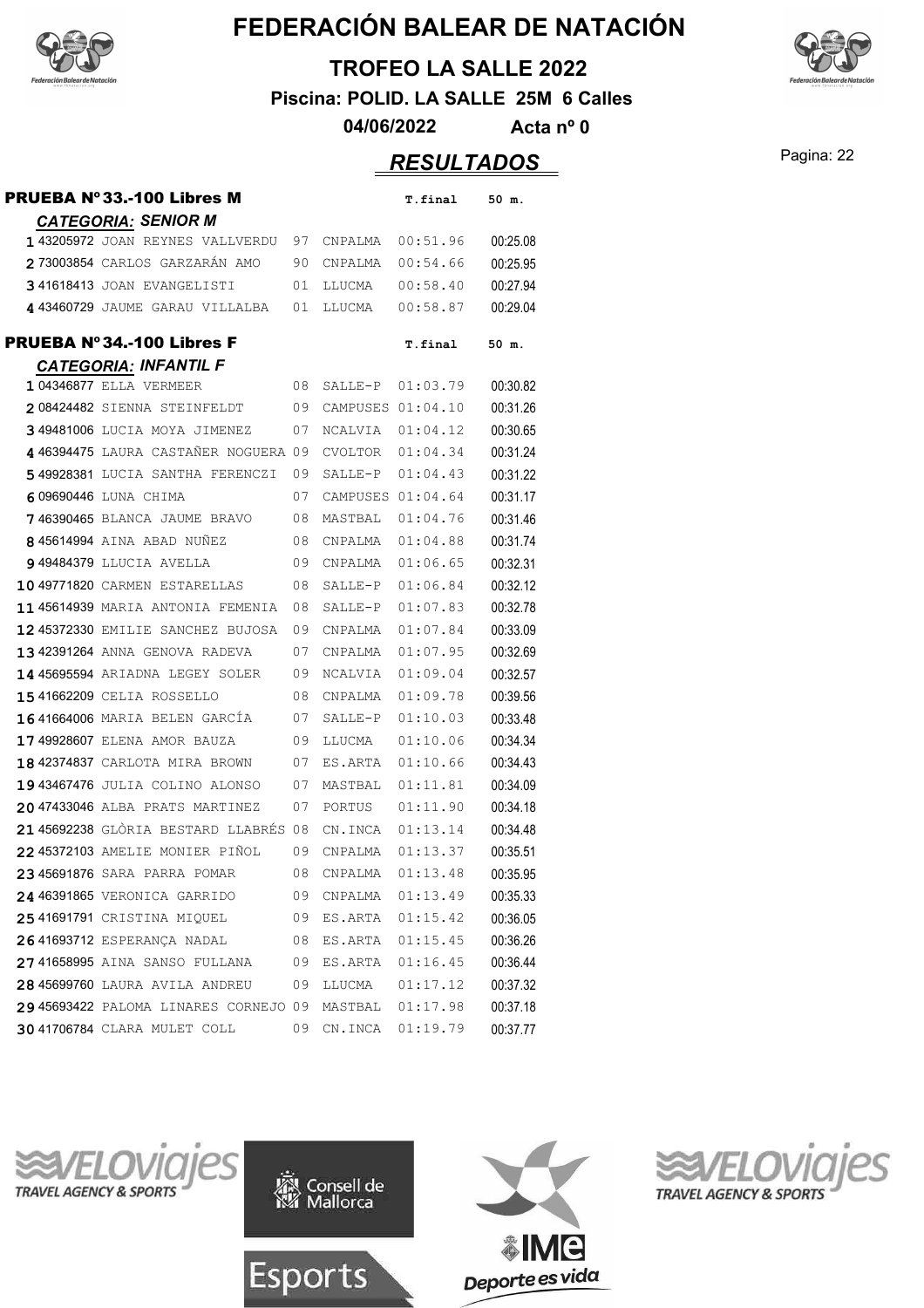

#### **TROFEO LA SALLE 2022**

**Piscina: POLID. LA SALLE 25M 6 Calles**

**04/06/2022 Acta nº 0**

## Pagina: 23 *RESULTADOS*

| <b>PRUEBA Nº34.-100 Libres F</b>      |                |            | T.final           | 50 m.      |          |
|---------------------------------------|----------------|------------|-------------------|------------|----------|
| <b>CATEGORIA: INFANTIL F</b>          |                |            |                   |            |          |
| 31 43480602 CLAUDIA ARIAS GOMILA 07   |                | LLUCMA     | 01:21.12          | 00:37.65   |          |
| 32 41660318 LAURA CABRER SANCHO       | 09             | ES.ARTA    | 01:21.28          | 00:37.64   |          |
| 33 49606606 CECILIA MARTINEZ          | 08             | LLUCMA     | 01:31.55          | 00:43.21   |          |
| <b>34 01976677 GABRIELA V. LUNA</b>   | 09             | MASTBAL    | 01:38.12          | 00:46.07   |          |
| 43479539 PATRICIA TORVISO             | 07             | CN.INCA    | N.p.              |            |          |
| 46388016 CARME THOMAS TABERNER        | 08             | CNPALMA    | Baja              |            |          |
| 46392122 SANDRA CASTELL CORTES        | 07             | MASTBAL    | Baja              |            |          |
| <b>CATEGORIA: JUNIOR F</b>            |                |            |                   |            |          |
| 149923805 MARTINA MANRESA             | 05             | SALLE-P    | 00:58.82          | 00:28.47   |          |
| 249770151 ESTELA GARAU MORENO         | 05             | CNPALMA    | 00:59.81          | 00:28.51   |          |
| 343470221 ADELA GARRIDO MORENO        | 06             | CNPALMA    | 01:03.39          | 00:30.82   |          |
| 445614949 JULIA MOREY REBASSA         | 06             | SALLE-P    | 01:03.48          | 00:31.11   |          |
| 545189605 MARINA PONS RAMON           |                | 06 CNPALMA | 01:04.59          | 00:31.34   |          |
| 645692762 ANGELA BUSOUETS             |                | 06 CNPALMA | 01:04.60          | 00:31.76   |          |
| <b>745691467</b> MARTA BAÑOS VERA     | 05             | CVOLTOR    | 01:06.48          | 00:31.68   |          |
| 846393032 CAROLINA HEREDIA            | 05             | SALLE-P    | 01:06.96          | 00:31.74   |          |
| <b>941664764 NEUS QUETGLAS</b>        | 06             | NCALVIA    | 01:07.15          | 00:32.35   |          |
| 10 43470770 ESTHER BLANQUE FAJARDO 06 |                | MASTBAL    | 01:07.83          | 00:32.38   |          |
| 1141691553 SOL GOMEZ MARTIN           | 06             |            | RAFANADA 01:15.25 | 00:35.82   |          |
| 12 49771064 COLOMA MORAGUES           | 06             | LLUCMA     | 01:15.88          | 00:35.42   |          |
| <b>CATEGORIA: SENIOR F</b>            |                |            |                   |            |          |
| 143474350 MARINA JOVER GALLEGO        | 00             | NCALVIA    | 01:01.49          | 00:29.90   |          |
| 241662194 LUCIA ROCA RODADO           | 03             | CVOLTOR    | 01:03.47          | 00:31.09   |          |
| 349925382 ALEXANDRA SANDIN POLO       | 04             | SALLE-P    | 01:06.37          | 00:32.12   |          |
| 443464708 AINA SEGUI TOMAS            | 04             | LLUCMA     | 01:10.58          | 00:33.56   |          |
| <b>PRUEBA Nº 35.-4x50 Estilos M</b>   |                |            | T.final           | 50 m.      | 100 m.   |
| <b>CATEGORIA: INFANTIL</b>            |                |            |                   |            |          |
| 1 00056<br>CNPALMA INFANTIL           | 0              | CNPALMA    | 02:00.32          | 00:31.43   | 01:05.03 |
| 41663102 ALEXANDRU MEDREA             |                | 2007       | 00:31.43          |            |          |
| 45698049 XISCO OUINTANILLA            |                | 2007       | 01:05.03          | (00:33.60) |          |
| 46392195 MIGUEL ANGEL SUÑER           |                | 2006       | 01:33.99          | (00:28.96) |          |
| 41663863 TOMEU BONET BONET            |                | 2007       | 02:00.32          | (00:26.33) |          |
| SALLE-P INFANTIL <a><br/>2 00848</a>  | $\overline{0}$ | SALLE-P    | 02:03.04          | 00:32.58   | 01:04.52 |
| 45192573 NICOLAS BLAS STÜDE           |                | 2007       | 00:32.58          |            |          |
| 43232272 JORGE SABATER ESPINOSA       |                | 2006       | 01:04.52          | (00:31.94) |          |
| 41664005 JUAN GARCIA VIVES            |                | 2006       | 01:34.18          | (00:29.66) |          |
| 49923209 GABRIEL SUÑER MANZANO        |                | 2007       | 02:03.04          | (00:28.86) |          |









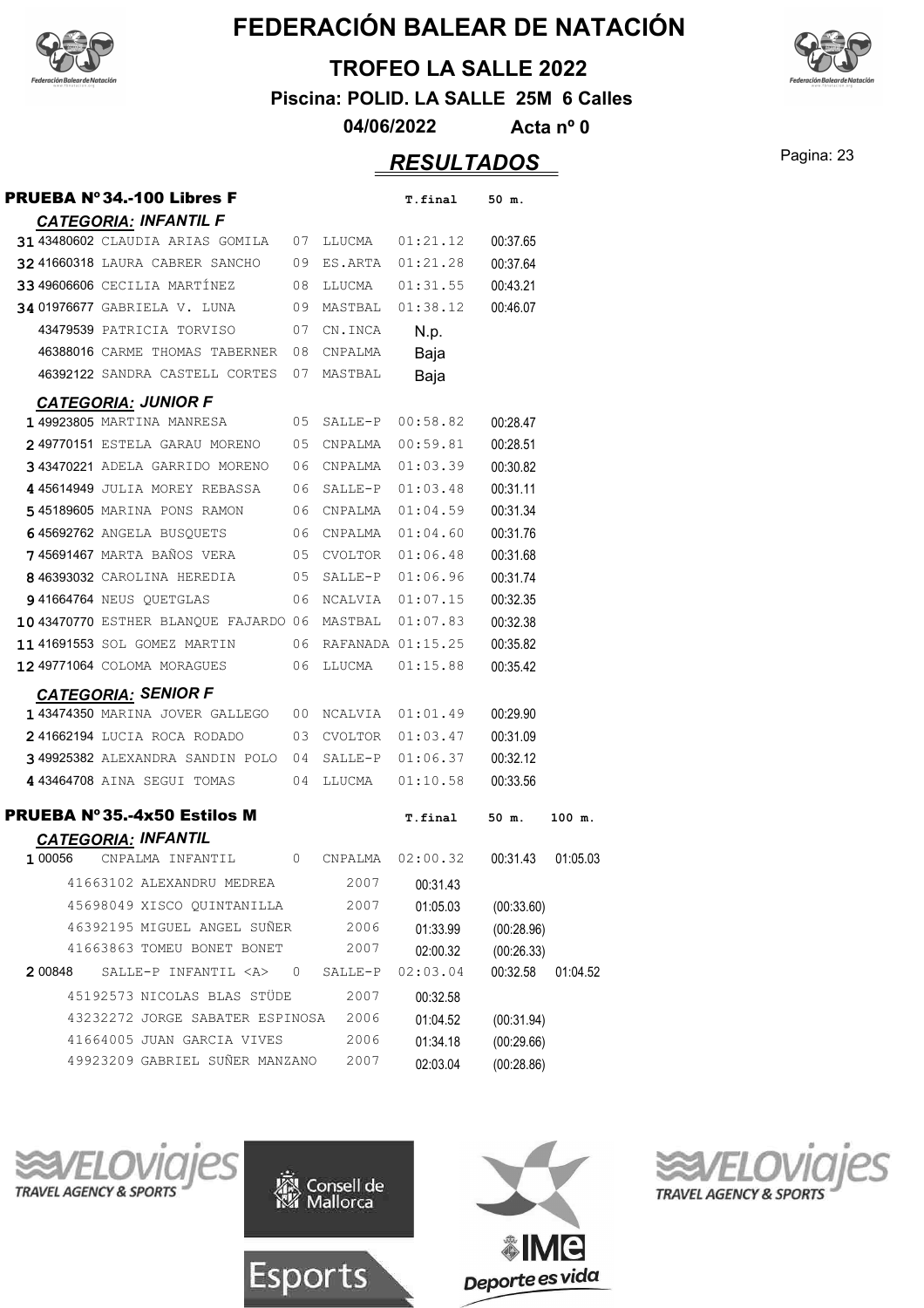



**TROFEO LA SALLE 2022**

**Piscina: POLID. LA SALLE 25M 6 Calles**

**04/06/2022 Acta nº 0**

#### Pagina: 24 *RESULTADOS*

| <b>PRUEBA Nº 35.-4x50 Estilos M</b>                                        | T.final<br>50 m.<br>100 m.                |
|----------------------------------------------------------------------------|-------------------------------------------|
| <b>CATEGORIA: INFANTIL</b>                                                 |                                           |
| 301243 CN.INCA INFANTIL<br>0 CN.INCA 02:03.28                              | 00:29.74 01:04.42                         |
| 43473869 JAVIER LOPEZ GUILLEN<br>2006                                      | 00:29.74                                  |
| 45696311 JAUME VALLESPIR TORAN<br>2006                                     | 01:04.42<br>(00:34.68)                    |
| 45696312 POL VALLESPIR TORAN<br>2007                                       | 01:35.72<br>(00:31.30)                    |
| 45372910 FRANCESC SOLIVELLAS<br>2006                                       | 02:03.28<br>(00:27.56)                    |
| 4 01268 CAMPUSES INFANTIL 0 CAMPUSES 02:04.55                              | 00:30.94<br>01:03.83                      |
| 45192768 MARC CASTRO ARQUES<br>2007                                        | 00:30.94                                  |
| 45192656 GERARD DOMENECH DE LA<br>2007                                     | 01:03.83<br>(00:32.89)                    |
| 21225013 ADAM DIB<br>2007                                                  | 01:35.15<br>(00:31.32)                    |
| 45189060 JORDI PEREZ GARCIA<br>2007                                        | (00:29.40)<br>02:04.55                    |
| 500761 MASTBAL INFANTIL 09 MASTBAL                                         | 02:14.12<br>00:39.41<br>01:12.76          |
| 45190494 GABRIEL JOHN CENA<br>2007                                         | 00:39.41                                  |
| 49922759 JAVIER HERNANDEZ<br>2007                                          | 01:12.76<br>(00:33.35)                    |
| 43476590 OLIVER TOLEDO PANIAGUA 2007                                       | 01:41.40<br>(00:28.64)                    |
| 43474250 ADRIAN BAUZA<br>2007                                              | 02:14.12<br>(00:32.72)                    |
| 00877 CVOLTOR INFANTIL 0<br><b>CVOLTOR</b>                                 | Baja                                      |
| <b>PRUEBA Nº 36.-4x50 Estilos F</b>                                        | <b>T.final</b><br>50 m.<br>100 m.         |
| <b>CATEGORIA: INFANTIL</b>                                                 |                                           |
| 1 00056<br>CNPALMA INFANTIL<br>$\circ$<br>CNPALMA                          | 02:09.28<br>00:32.62<br>01:07.80          |
| 43475079 SARAH HOLGADO BARAHONA<br>2007                                    | 00:32.62                                  |
| 43473466 CLAUDIA GELABERT RUBIO<br>2007                                    | 01:07.80<br>(00:35.18)                    |
| 45614991 ELISABETH ABAD NUÑEZ<br>2008                                      | 01:38.64<br>(00:30.84)                    |
| 45193826 Mª VICTORIA CAÑADILLAS<br>2008                                    | 02:09.28<br>(00:30.64)                    |
| $200848$ SALLE-P INFANTIL $\langle A \rangle$<br>$\overline{0}$<br>SALLE-P | 00:32.37 01:09.78<br>02:11.22             |
| 45691319 BEATRIZ GIJON CASTRO<br>2009                                      | 00:32.37                                  |
| 2007<br>45697330 MARIA DE LLUCH                                            | 01:09.78<br>(00:37.41)                    |
| 49925383 MARTA SANDIN POLO<br>2007                                         | 01:41.17<br>(00:31.39)                    |
| 43479700 AGNES MAYOL SERRA<br>2007                                         | 02:11.22<br>(00:30.05)                    |
| 300877 CVOLTOR INFANTIL 0 CVOLTOR 02:12.74                                 | 00:33.21 01:10.68                         |
| 46394475 LAURA CASTAÑER NOGUERA<br>2009                                    | 00:33.21                                  |
| 49770993 ERIKA BAYON BUENO<br>2008                                         | 01:10.68<br>(00:37.47)                    |
| 45370765 AINA FERNANDEZ BERTH<br>2008                                      | 01:41.40<br>(00:30.72)                    |
| 49920386 JULIA ARROM VILLALONGA<br>2009                                    | 02:12.74<br>(00:31.34)                    |
| 401268 CAMPUSES INFANTIL 0                                                 | CAMPUSES 02:16.53<br>00:31.71<br>01:09.31 |
| 43481556 AINA TOMAS TOMAS<br>2008                                          | 00:31.71                                  |
| 08424482 SIENNA STEINFELDT<br>2009                                         | 01:09.31<br>(00:37.60)                    |
| 43476920 LUCIA DEL VALLE MARIN<br>2007                                     | 01:42.84<br>(00:33.53)                    |
| 46390096 MARINA IGUAL SALOM<br>2008                                        | 02:16.53<br>(00:33.69)                    |
|                                                                            |                                           |





Consell de<br>Mallorca



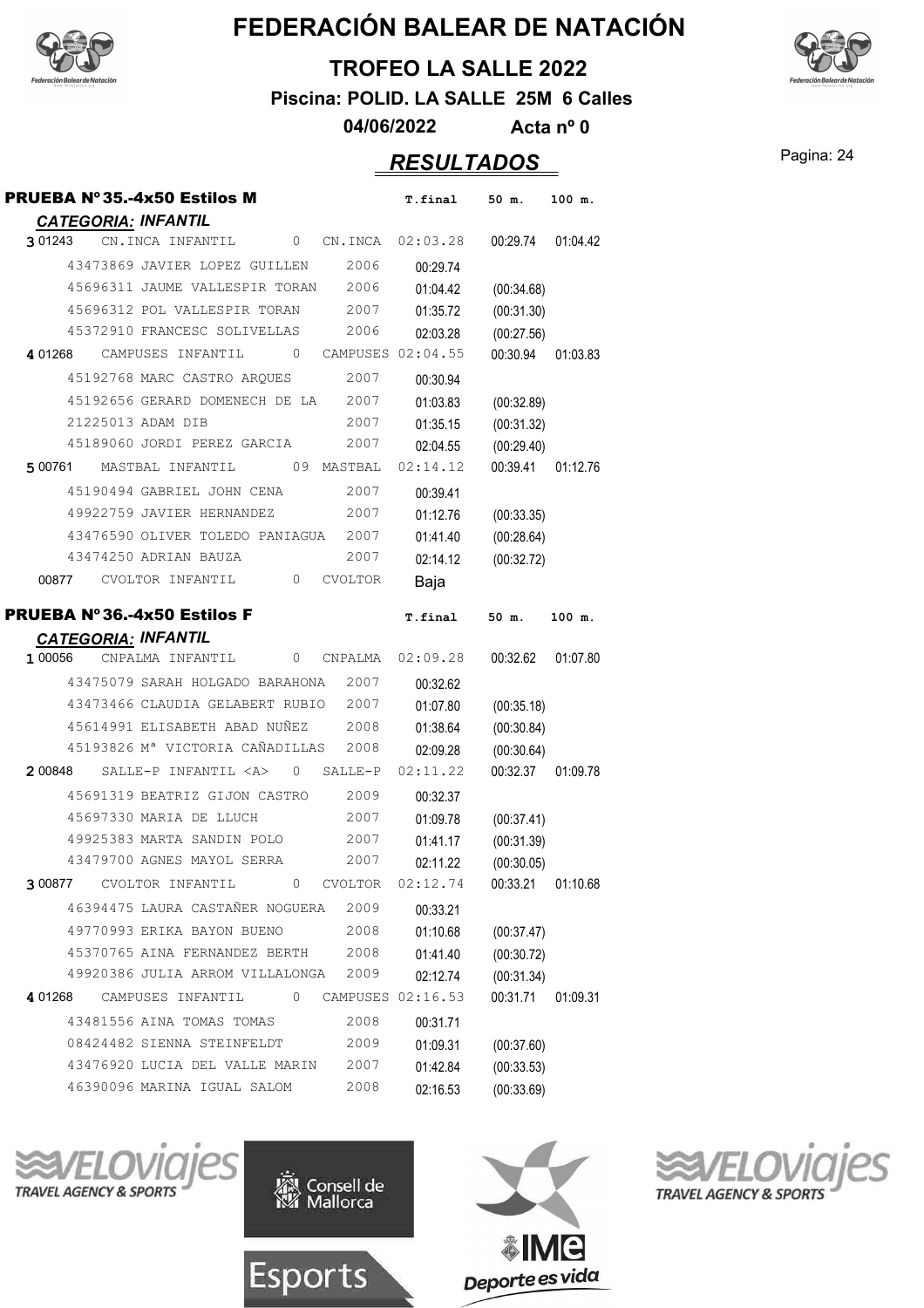



**TROFEO LA SALLE 2022**

**Piscina: POLID. LA SALLE 25M 6 Calles**

**04/06/2022 Acta nº 0**

#### Pagina: 25 *RESULTADOS*

| <b>PRUEBA Nº 36.-4x50 Estilos F</b>                                 |                | T.final  | $50$ m.    | 100 m.   |
|---------------------------------------------------------------------|----------------|----------|------------|----------|
| <b>CATEGORIA: INFANTIL</b>                                          |                |          |            |          |
| 5 0 1 2 9 1<br>LLUCMA INFANTIL<br>06                                | LLUCMA         | 02:39.67 | 00:38.31   | 01:29.40 |
| 45699760 LAURA AVILA ANDREU                                         | 2009           | 00:38.31 |            |          |
| 49606606 CECILIA MARTÍNEZ                                           | 2008           | 01:29.40 | (00:51.09) |          |
| 46396813 CARLOTA ROJO CAPA                                          | 2009           | 02:07.37 | (00:37.97) |          |
| 49928607 ELENA AMOR BAUZA                                           | 2009           | 02:39.67 | (00:32.30) |          |
| 01243<br>CN.INCA INFANTIL<br>0                                      | CN.INCA        | N.p.     |            |          |
| <b>PRUEBA Nº 37.-4x50 Estilos M</b>                                 |                | T.final  | 50 m.      | 100 m.   |
| <b>CATEGORIA: INF a ABS</b>                                         |                |          |            |          |
| SALLE-P INF a ABS <a><br/>1 00848<br/><math>\overline{0}</math></a> | SALLE-P        | 01:47.64 | 00:28.48   | 00:58.60 |
| 43233522 ALFONSO REINA MORENO                                       | 2005           | 00:28.48 |            |          |
| 43199949 KEVIN RUIZ BIOJO                                           | 2002           | 00:58.60 | (00:30.12) |          |
| 46392451 MARC FALCO GUILLEM                                         | 2003           | 01:24.37 | (00:25.77) |          |
| 43470663 MARCOS SANCHEZ                                             | 2004           | 01:47.64 | (00:23.27) |          |
| 2 00056<br>CNPALMA INF a ABS<br>0                                   | CNPALMA        | 01:48.92 | 00:28.81   | 00:59.23 |
| 73003854 CARLOS GARZARÁN AMO                                        | 1990           | 00:28.81 |            |          |
| 43205972 JOAN REYNES VALLVERDU                                      | 1997           | 00:59.23 | (00:30.42) |          |
| 43478908 ADRIA SARD PUIGROS                                         | 2001           | 01:24.79 | (00:25.56) |          |
| 43205973 SALVADOR REYNES                                            | 2002           | 01:48.92 | (00:24.13) |          |
| LLUCMA INF a ABS<br>05<br>3 01291                                   | LLUCMA         | 01:59.96 | 00:31.96   | 01:06.36 |
| 41618413 JOAN EVANGELISTI                                           | 2001           | 00:31.96 |            |          |
| 46392835 DIEGO AMOR SORIANO                                         | 2005           | 01:06.36 | (00:34.40) |          |
| 43480370 JAUME RIBAS MONSERRAT                                      | 2001           | 01:34.74 | (00:28.38) |          |
| 41691059 IVAN TRIBALDOS LOPEZ                                       | 2000           | 01:59.96 | (00:25.22) |          |
| CVOLTOR INF a ABS<br>0<br>00877                                     | <b>CVOLTOR</b> | Baja     |            |          |
| <b>PRUEBA Nº 38.-4x50 Estilos F</b>                                 |                | T.final  | 50 m.      | 100 m.   |
| <b>CATEGORIA: INF a ABS</b>                                         |                |          |            |          |
| 1 00848<br>SALLE-P INF a ABS <a><br/><math>\mathbf{0}</math></a>    | SALLE-P        | 02:01.47 | 00:30.12   | 01:04.73 |
| 49923806 MARIONA MANRESA                                            | 2006           | 00:30.12 |            |          |
| 04346837 JOSHA VERMEER                                              | 2006           | 01:04.73 | (00:34.61) |          |
| 43573918 NADIA CORRADINI                                            | 2005           | 01:34.78 | (00:30.05) |          |
| 49923805 MARTINA MANRESA                                            | 2005           | 02:01.47 | (00:26.69) |          |
| 0<br>2 00056<br>CNPALMA INF a ABS                                   | CNPALMA        | 02:07.08 | 00:32.21   | 01:07.72 |
| 45692762 ANGELA BUSOUETS                                            | 2006           | 00:32.21 |            |          |
| 45189605 MARINA PONS RAMON                                          | 2006           | 01:07.72 | (00:35.51) |          |
| 41543010 CARME GOMEZ CAMPINS                                        | 2003           | 01:39.28 | (00:31.56) |          |
| 49770151 ESTELA GARAU MORENO                                        | 2005           | 02:07.08 | (00:27.80) |          |